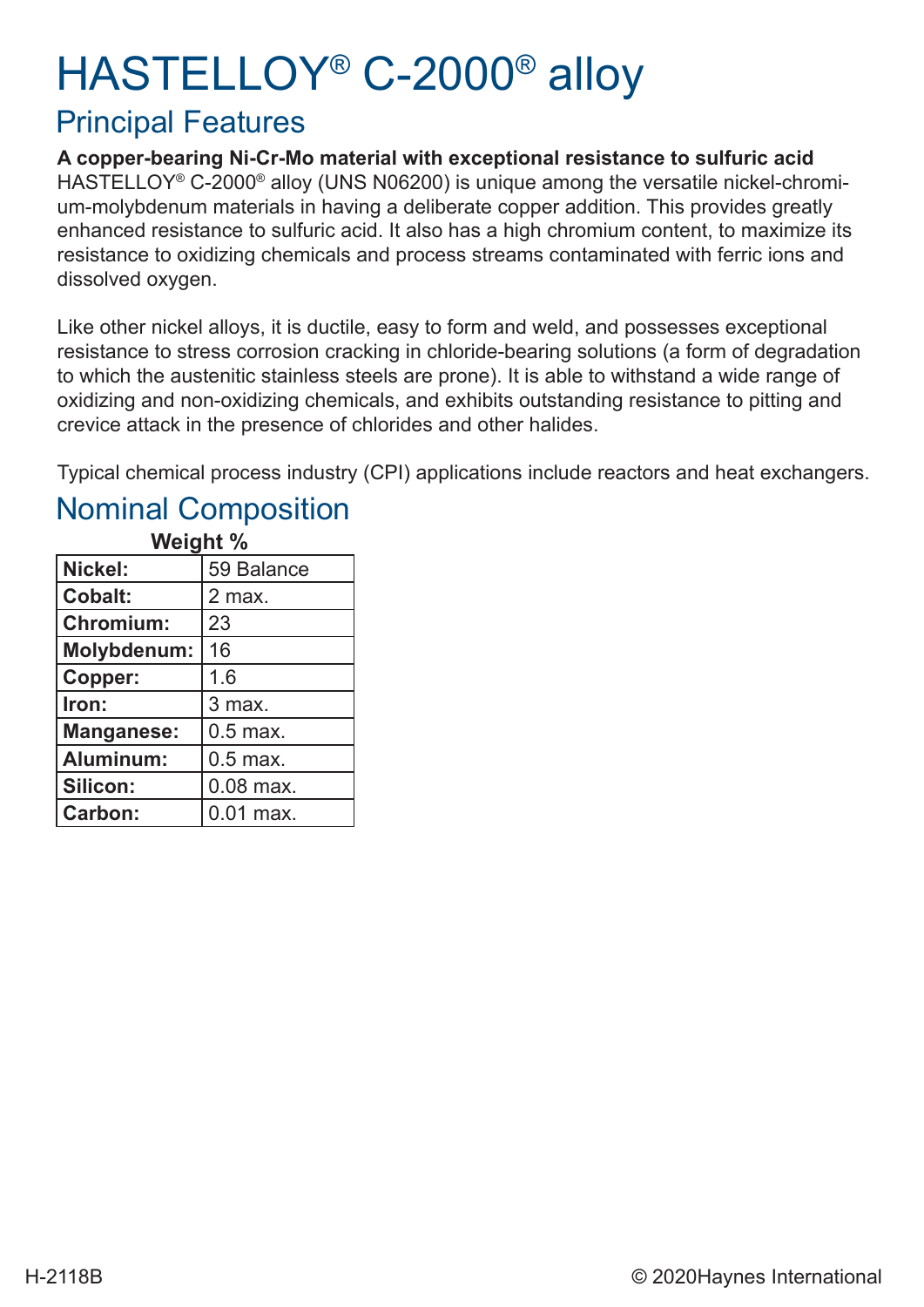#### Iso-Corrosion Diagrams

Each of these iso-corrosion diagrams was constructed using numerous corrosion rate values, generated at different acid concentrations and temperatures. The blue line represents those combinations of acid concentration and temperature at which a corrosion rate of 0.1 mm/y (4 mils per year) is expected, based on laboratory tests in reagent grade acids. Below the line, rates under 0.1 mm/y are expected. Similarly, the red line indicates the combinations of acid concentration and temperature at which a corrosion rate of 0.5 mm/y (20 mils per year) is expected. Above the line, rates over 0.5 mm/y are expected. Between the blue and red lines, corrosion rates are expected to fall between 0.1 and 0.5 mm/y.

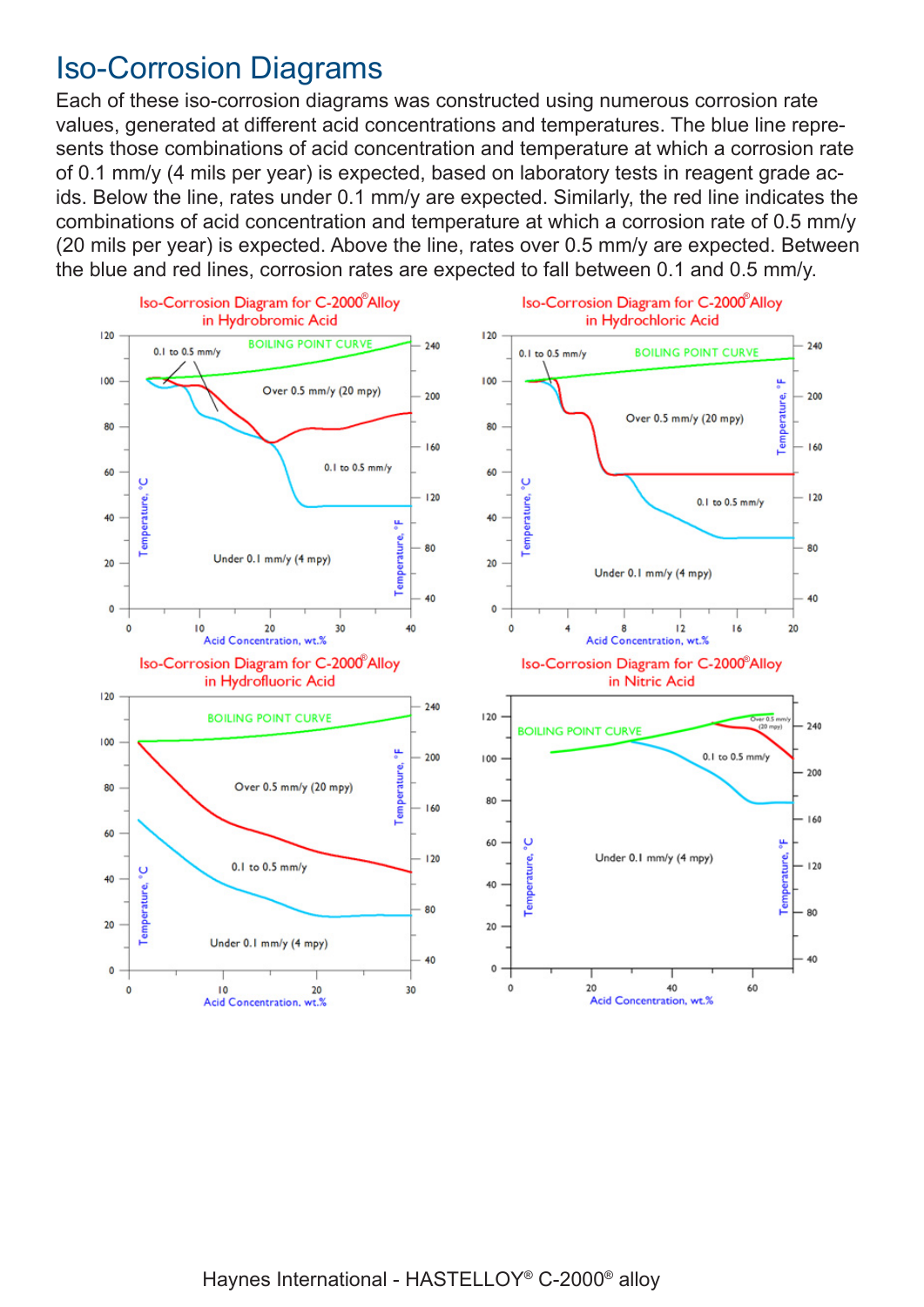#### Iso-Corrosion Diagrams Continued



#### Comparative 0.1 mm/y Line Plots

To compare the performance of HASTELLOY® C-2000® alloy with that of other materials, it is useful to plot the 0.1 mm/y lines. In the following graphs, the lines for C-2000® alloy are compared with those of C-22® alloy, C-276 alloy, 625 alloy, 254SMO alloy, and 316L stainless steel, in hydrochloric and sulfuric acids. Note the superiority of C-2000 alloy in hydrochloric acid at concentrations up to 10%, and in sulfuric acid at concentrations up to 80%. The hydrochloric acid concentration limit of 20% is the azeotrope, above which corrosion tests are less reliable.

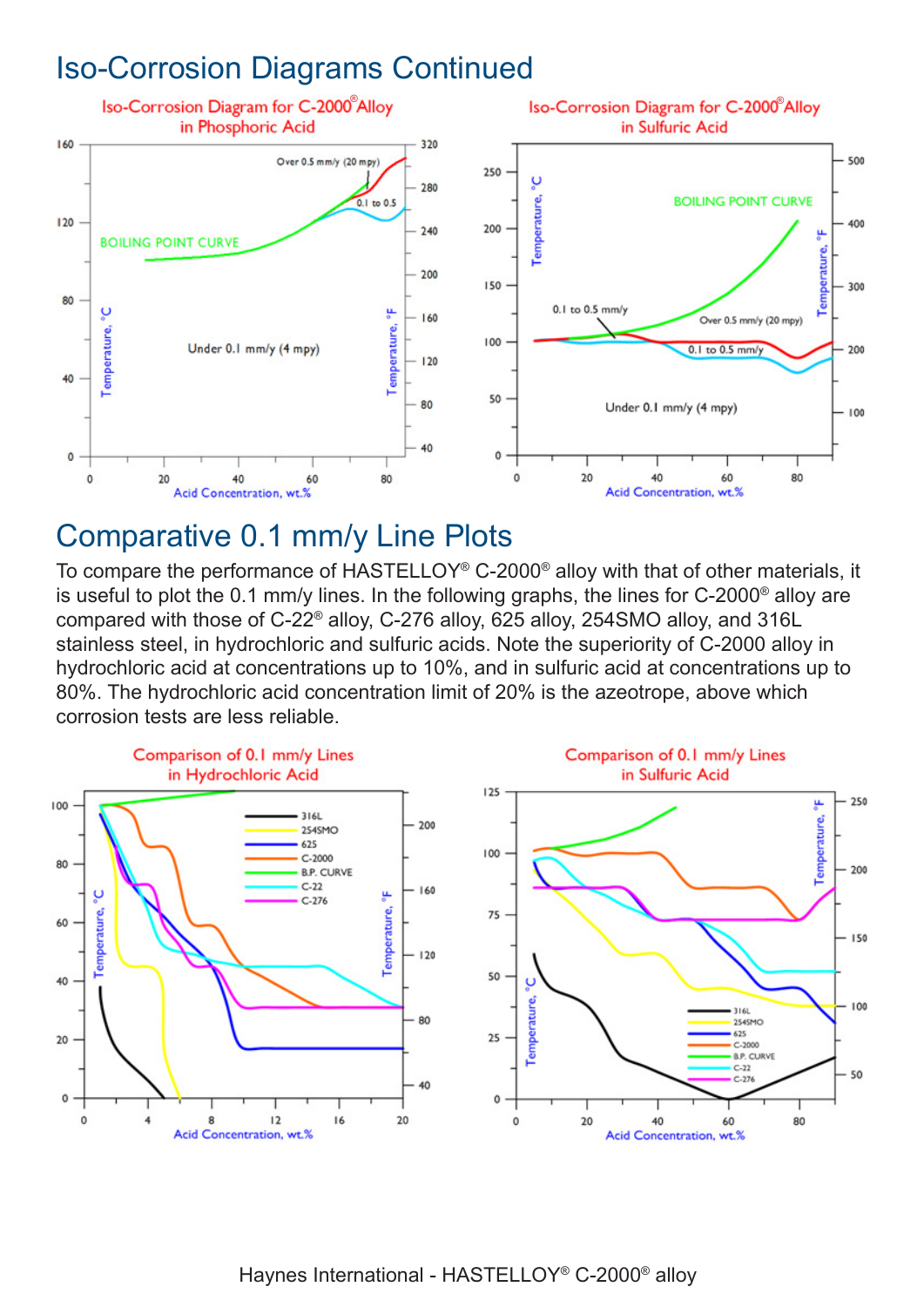#### Selected Corrosion Data

| Conc.   | $50^{\circ}$ F | $75^{\circ}F$            | 100°F                    | 125°F                    | 150°F                    | 175°F                    | 200°F          | 225°F                    |                |
|---------|----------------|--------------------------|--------------------------|--------------------------|--------------------------|--------------------------|----------------|--------------------------|----------------|
| $Wt.\%$ | $10^{\circ}$ C | $24^{\circ}$ C           | $38^{\circ}$ C           | $52^{\circ}$ C           | $66^{\circ}$ C           | $79^{\circ}$ C           | $93^{\circ}$ C | 107°C                    | <b>Boiling</b> |
| 2.5     | -              | $\overline{\phantom{a}}$ | ۰                        | -                        | < 0.01                   | $\blacksquare$           | 0.01           |                          | 0.01           |
| 5       | $\blacksquare$ | $\overline{\phantom{a}}$ | $\overline{\phantom{a}}$ | -                        | < 0.01                   | $\overline{\phantom{a}}$ | 0.01           | $\sim$                   | 0.15           |
| 7.5     | ۰              | $\overline{\phantom{a}}$ | ۰.                       | $\overline{\phantom{a}}$ |                          | < 0.01                   | < 0.01         | ۰.                       | 0.58           |
| 10      | -              | $\overline{\phantom{a}}$ | ۰.                       | -                        | < 0.01                   | < 0.01                   | 0.34           | $\overline{\phantom{a}}$ | 1.71           |
| 15      | -              | $\overline{\phantom{a}}$ | ۰.                       | ۰                        | $\overline{\phantom{a}}$ | 0.1                      | 0.94           | $\overline{\phantom{a}}$ |                |
| 20      | ۰              | $\overline{\phantom{a}}$ | ۰.                       | $\overline{\phantom{a}}$ | < 0.01                   | 0.61                     | 0.86           | ۰.                       | 2.52           |
| 25      | -              | $\sim$                   | < 0.01                   | 0.15                     | 0.3                      | 0.53                     | 0.91           | $\sim$                   | $\blacksquare$ |
| 30      | ۰              |                          | 0.06                     | 0.2                      | 0.29                     | 0.48                     | 0.91           | ۰.                       |                |
| 40      | $\blacksquare$ | $\overline{\phantom{a}}$ | 0.07                     | 0.13                     | 0.18                     | 0.32                     | 0.6            | ۰.                       |                |

#### **Hydrobromic Acid**

All corrosion rates are in millimeters per year (mm/y); to convert to mils (thousandths of an inch) per year, divide by 0.0254. Data are from Corrosion Laboratory Jobs 71-97, 26-99, 49-99, 27-02, and 37-02.

All tests were performed in reagent grade acids under laboratory conditions; field tests are encouraged prior to industrial use.

Iso-Corrosion Diagram for C-2000<sup>®</sup> Alloy in Hydrobromic Acid

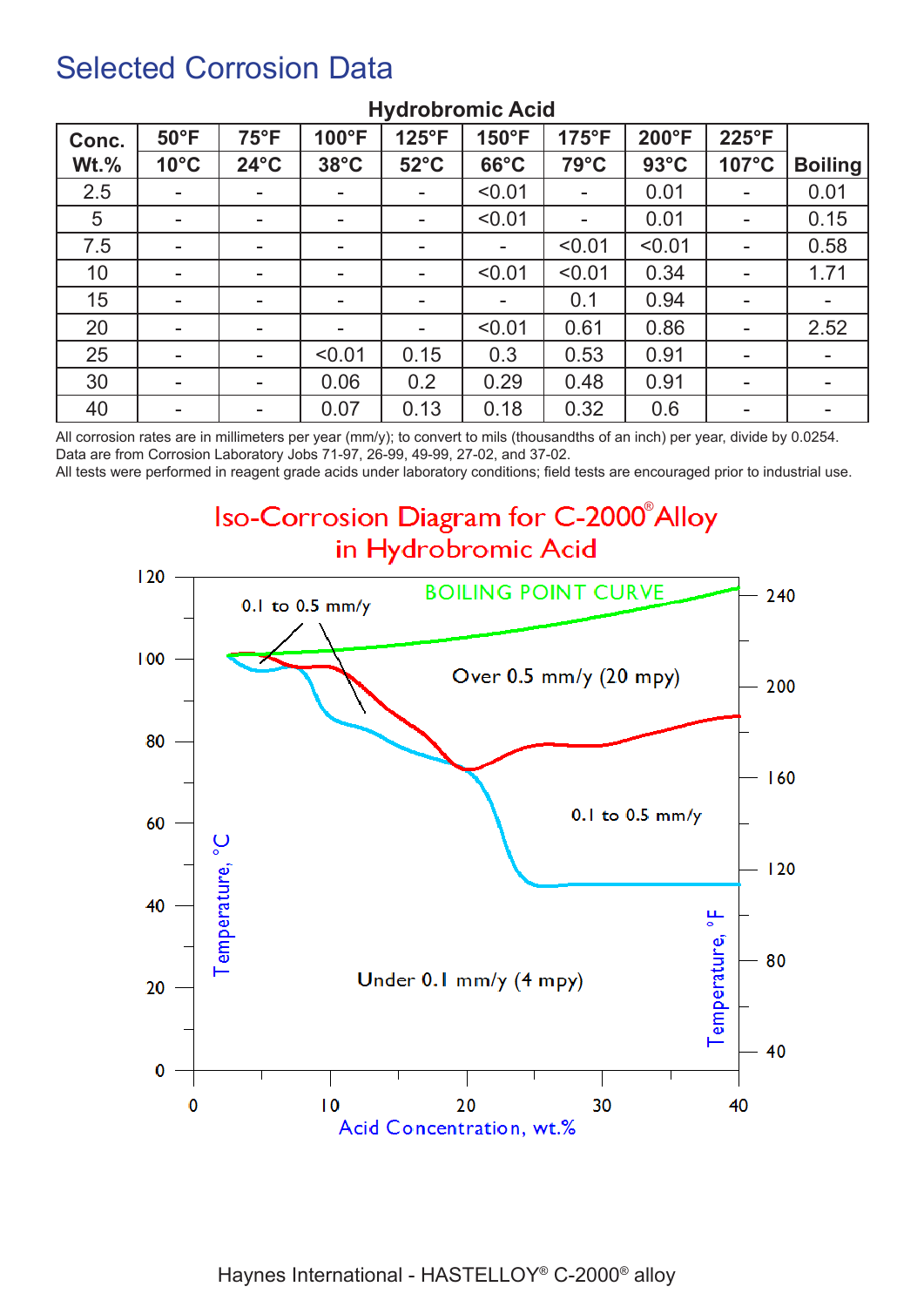| Conc.          | $50^{\circ}$ F | $75^{\circ}F$            | 100°F                    | 125°F          | 150°F                    | $175^{\circ}F$           | 200°F          | 225°F |                |
|----------------|----------------|--------------------------|--------------------------|----------------|--------------------------|--------------------------|----------------|-------|----------------|
| $Wt.\%$        | $10^{\circ}$ C | $24^{\circ}$ C           | $38^{\circ}$ C           | $52^{\circ}$ C | $66^{\circ}$ C           | $79^{\circ}$ C           | $93^{\circ}$ C | 107°C | <b>Boiling</b> |
|                |                |                          | $\overline{\phantom{a}}$ |                |                          | $\blacksquare$           |                |       | 0.01           |
| 1.5            | $\blacksquare$ | $\overline{\phantom{a}}$ | -                        |                | $\overline{\phantom{a}}$ | $\overline{\phantom{m}}$ |                | Ξ.    | 0.02           |
| 2              | ۰              |                          | ۰.                       |                | < 0.01                   | < 0.01                   | < 0.01         | Ξ.    | 0.09           |
| 2.5            | $\blacksquare$ | $\overline{\phantom{a}}$ | -                        |                | $\overline{\phantom{a}}$ | < 0.01                   | 0.01           | ۰     | 0.34           |
| 3              |                |                          | ۰                        |                | < 0.01                   | < 0.01                   | 0.02           |       | 0.36           |
| 3.5            | $\blacksquare$ |                          |                          |                |                          | 0.01                     | 0.65           |       | 1.61           |
| $\overline{4}$ |                |                          |                          |                | < 0.01                   | 0.01                     | 1.24           |       | 2.15           |
| 4.5            | $\blacksquare$ |                          |                          |                | < 0.01                   | 0.01                     | 1.48           |       | 3.98           |
| 5              | $\blacksquare$ |                          | ۰                        | 0.01           | < 0.01                   | < 0.01                   | 1.37           | ۰.    | 4.23           |
| 7.5            |                |                          | < 0.01                   | < 0.01         | 0.57                     | 1.12                     |                | Ξ.    |                |
| 10             | ۰.             |                          | < 0.01                   | 0.28           | 0.65                     | 1.54                     |                | ۰     |                |
| 15             | $\blacksquare$ |                          | 0.18                     | 0.38           | 0.7                      | 1.69                     | ۰.             | ۰.    |                |
| 20             | $\blacksquare$ |                          | 0.16                     | 0.36           | 0.69                     | 1.46                     |                | ۰     |                |

#### **Hydrochloric Acid**

All corrosion rates are in millimeters per year (mm/y); to convert to mils (thousandths of an inch) per year, divide by 0.0254. Data are from Corrosion Laboratory Jobs 8-95, 11-95, 18-95, 36-95, 3-96, 9-96, 16-96, and 25-96.

All tests were performed in reagent grade acids under laboratory conditions; field tests are encouraged prior to industrial use.

#### Iso-Corrosion Diagram for C-2000<sup>®</sup>Alloy in Hydrochloric Acid  $120$ 240 **BOILING POINT CURVE**  $0.1$  to  $0.5$  mm/y  $100$ <u>۳</u> Temperature, 200 Over  $0.5$  mm/y  $(20$  mpy) 80  $160$ 60 emperature,  $120$  $0.1$  to  $0.5$  mm/y 40 80 20 Under 0.1 mm/y (4 mpy) 40  $\bf{0}$  $\mathbf 0$ 4 8  $12$  $16$ 20 Acid Concentration, wt.%

Haynes International - HASTELLOY® C-2000® alloy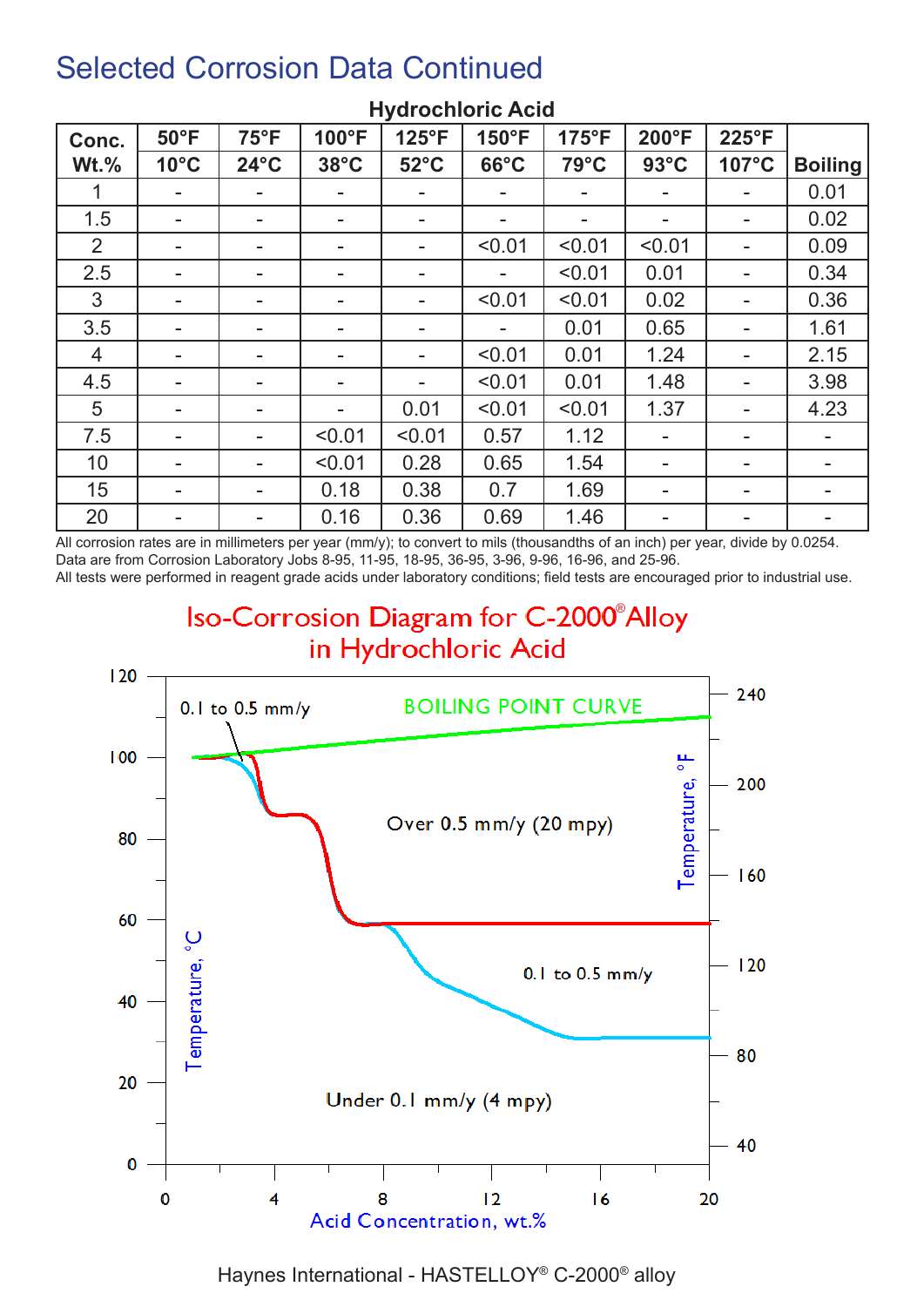| Conc.       | $50^{\circ}$ F           | $75^{\circ}F$            | 100°F          | 125°F          | $150^{\circ}F$ | $175^{\circ}F$ | 200°F          | $225^{\circ}F$           |                |
|-------------|--------------------------|--------------------------|----------------|----------------|----------------|----------------|----------------|--------------------------|----------------|
| <b>Wt.%</b> | $10^{\circ}$ C           | $24^{\circ}$ C           | $38^{\circ}$ C | $52^{\circ}$ C | $66^{\circ}$ C | $79^{\circ}$ C | $93^{\circ}$ C | 107°C                    | <b>Boiling</b> |
|             | $\overline{\phantom{a}}$ | $\sim$                   | 0.01           | 0.03           | 0.08           | 0.18           |                | ۰                        |                |
| 5           | $\blacksquare$           | $\sim$                   | 0.02           | 0.09           | 0.33           | 0.57           |                | $\overline{\phantom{a}}$ |                |
| 10          | $\blacksquare$           |                          | 0.06           | 0.22           | 0.56           | 0.99           | 2.27           | ۰.                       |                |
| 20          | $\blacksquare$           | $\overline{\phantom{a}}$ | 0.21           | 0.48           | 0.68           | 0.67           | 0.74           | $\overline{\phantom{a}}$ |                |
| 30          | $\overline{\phantom{a}}$ | $\sim$                   | 0.25           | 0.62           | 1.61           | 1.34           | 1.46           |                          |                |

#### **Hydrofluoric Acid**

All corrosion rates are in millimeters per year (mm/y); to convert to mils (thousandths of an inch) per year, divide by 0.0254. Data are from Corrosion Laboratory Jobs 3-99, 24-99, and 46-99.

All tests were performed in reagent grade acids under laboratory conditions; field tests are encouraged prior to industrial use. Hydrofluoric acid is known to cause internal, as well as external, attack of the nickel alloys; these values signify only the amount of external attack encountered during laboratory testing.



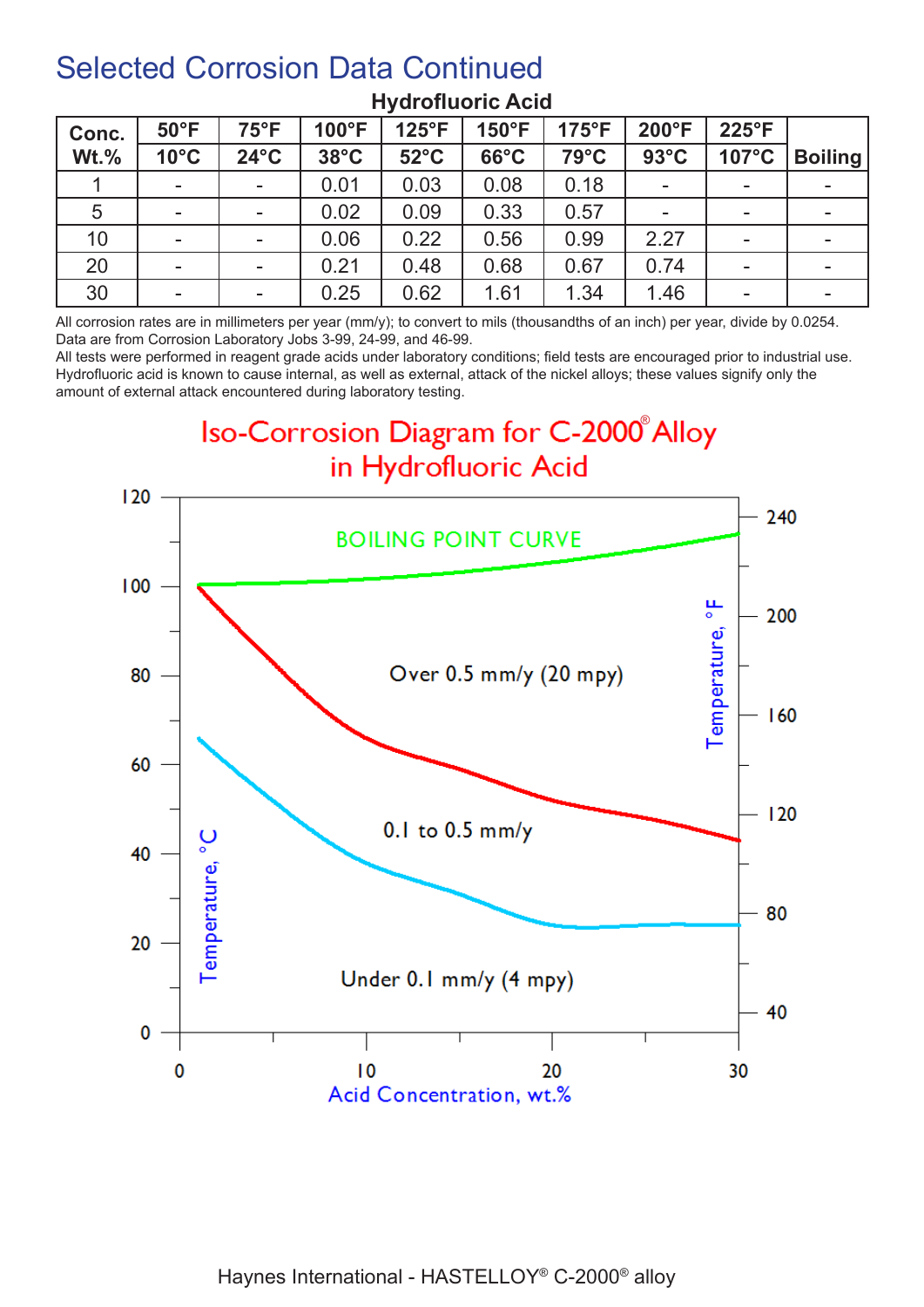| Conc.   | $50^{\circ}$ F           | $75^{\circ}F$            | 100°F                    | 125°F          | 150°F                    | 175°F                    | 200°F          | 225°F                    |                |
|---------|--------------------------|--------------------------|--------------------------|----------------|--------------------------|--------------------------|----------------|--------------------------|----------------|
| $Wt.\%$ | $10^{\circ}$ C           | $24^{\circ}$ C           | $38^{\circ}$ C           | $52^{\circ}$ C | $66^{\circ}$ C           | $79^{\circ}$ C           | $93^{\circ}$ C | 107°C                    | <b>Boiling</b> |
| 10      | $\blacksquare$           | $\overline{\phantom{a}}$ | $\overline{\phantom{a}}$ | $\blacksquare$ | $\overline{\phantom{a}}$ | $\overline{\phantom{a}}$ |                | $\overline{\phantom{a}}$ |                |
| 20      | $\overline{\phantom{a}}$ | $\,$                     |                          |                | $\overline{\phantom{a}}$ | $\blacksquare$           |                | $\overline{\phantom{a}}$ | 0.02           |
| 30      | $\blacksquare$           | $\overline{\phantom{a}}$ | $\overline{\phantom{a}}$ | $\,$           | ۰                        | $\blacksquare$           |                | $\overline{\phantom{a}}$ |                |
| 40      | $\blacksquare$           | $\,$                     | $\overline{\phantom{a}}$ | $\,$           | ۰                        | 0.02                     | 0.06           | $\overline{\phantom{a}}$ | 0.24           |
| 50      | $\overline{\phantom{a}}$ | $\,$                     | $\overline{\phantom{a}}$ |                | $\overline{\phantom{a}}$ | 0.05                     | 0.12           | ۰.                       | 0.51           |
| 60      | $\blacksquare$           | $\overline{\phantom{a}}$ |                          |                |                          | 0.08                     | 0.19           | 0.43                     | 0.94           |
| 65      | $\blacksquare$           | $\overline{\phantom{a}}$ |                          |                | $\overline{\phantom{a}}$ | $\blacksquare$           |                | $\overline{\phantom{a}}$ |                |
| 70      | $\overline{\phantom{a}}$ | $\overline{\phantom{a}}$ | $\overline{\phantom{a}}$ | $\,$           | ۰                        | 0.1                      | 0.29           | 0.59                     | 1.66           |

#### **Nitric Acid**

All corrosion rates are in millimeters per year (mm/y); to convert to mils (thousandths of an inch) per year, divide by 0.0254. Data are from Corrosion Laboratory Jobs 8-95 and 11-97.

All tests were performed in reagent grade acids under laboratory conditions; field tests are encouraged prior to industrial use.

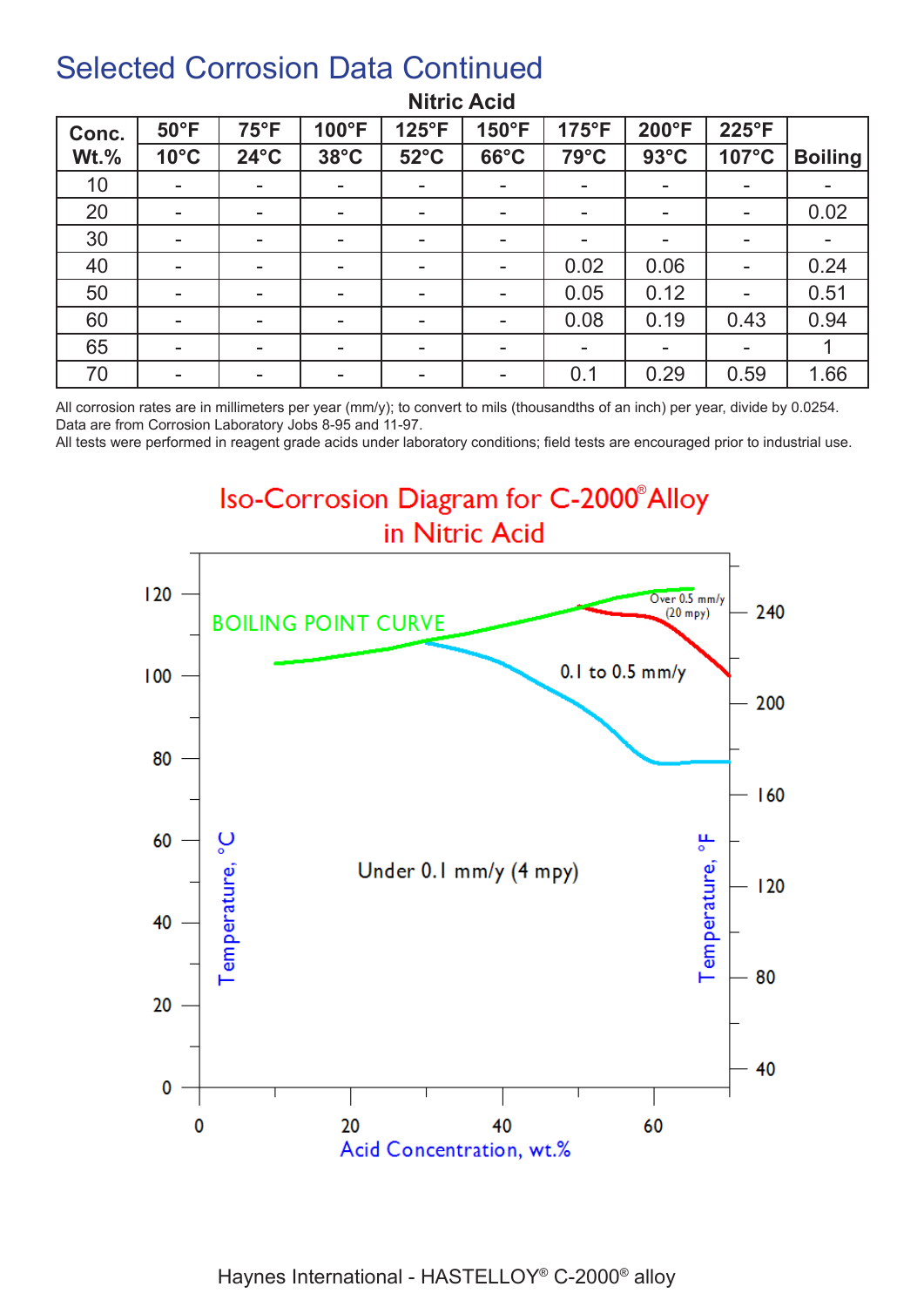| Conc.   | $125^{\circ}F$           | $150^{\circ}F$           | $175^{\circ}F$ | 200°F          | $225^{\circ}F$ | 250°F                    | $275^{\circ}F$  | 300°F                    |                |
|---------|--------------------------|--------------------------|----------------|----------------|----------------|--------------------------|-----------------|--------------------------|----------------|
| $Wt.\%$ | $52^{\circ}$ C           | $66^{\circ}$ C           | $79^{\circ}$ C | $93^{\circ}$ C | 107°C          | 121°C                    | $135^{\circ}$ C | 149°C                    | <b>Boiling</b> |
| 50      | $\blacksquare$           | $\sim$                   | < 0.01         | 0.01           |                | $\overline{\phantom{a}}$ |                 | н.                       | 0.03           |
| 60      | $\blacksquare$           | $\sim$                   | < 0.01         | 0.01           | 0.02           | $\blacksquare$           |                 | $\overline{\phantom{a}}$ | 0.08           |
| 70      | $\blacksquare$           | $\sim$                   | < 0.01         | 0.01           | 0.02           | 0.07                     |                 | н.                       | 0.15           |
| 75      | $\overline{\phantom{a}}$ |                          | -              |                | -              | $\blacksquare$           |                 | $\overline{\phantom{a}}$ | 0.84           |
| 80      | $\blacksquare$           | $\sim$                   | < 0.01         | 0.01           |                | 0.08                     | 0.14            | $\blacksquare$           | 0.4            |
| 85      | $\,$                     | $\overline{\phantom{a}}$ | ۰.             |                |                | 0.05                     | 0.17            | 0.33                     | 7.9            |

#### **Phosphoric Acid**

All corrosion rates are in millimeters per year (mm/y); to convert to mils (thousandths of an inch) per year, divide by 0.0254. Data are from Corrosion Laboratory Jobs 19-95 and 64-96.

All tests were performed in reagent grade acids under laboratory conditions; field tests are encouraged prior to industrial use.

Iso-Corrosion Diagram for C-2000<sup>®</sup>Alloy in Phosphoric Acid

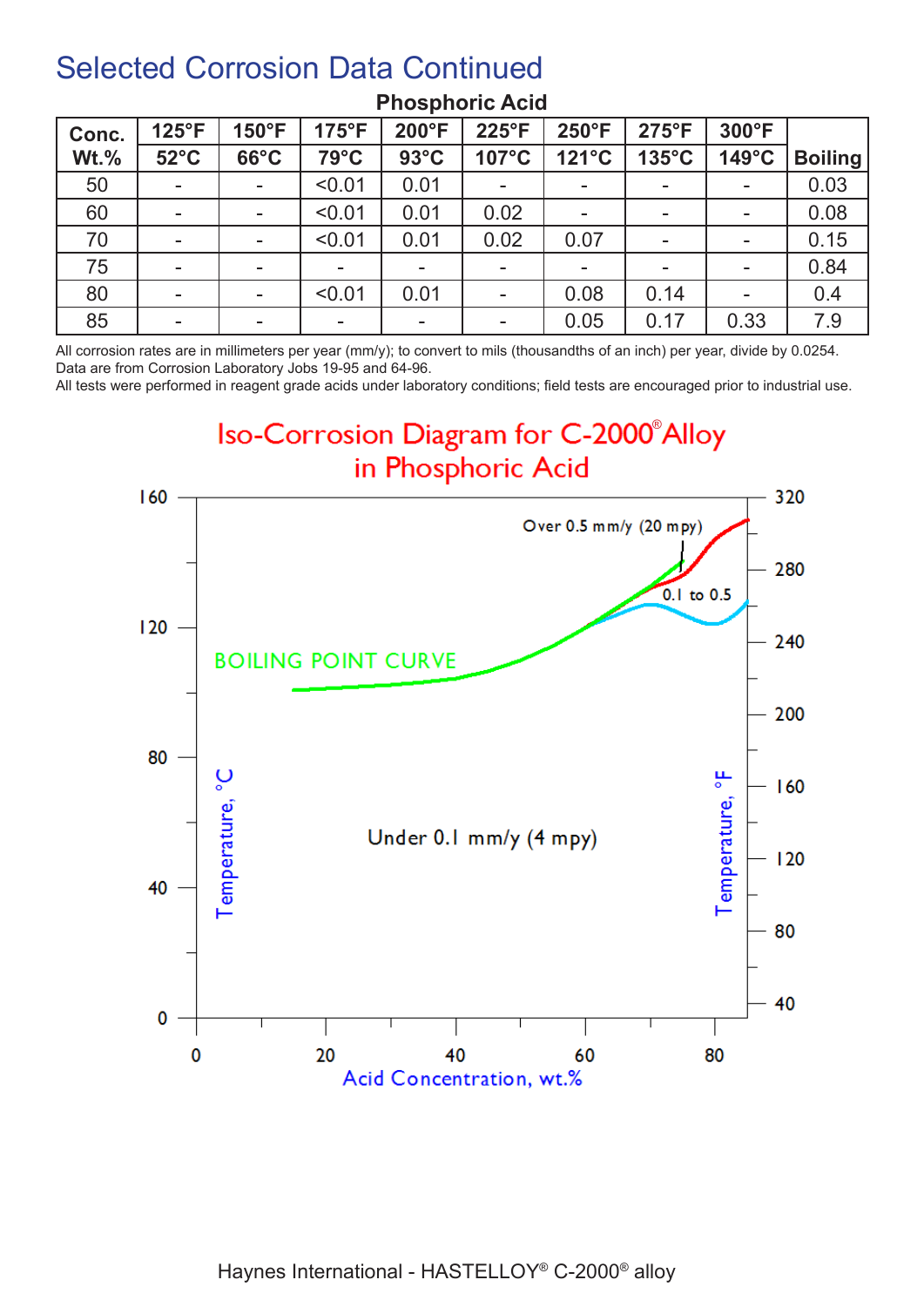| Conc.          | $75^{\circ}F$  | 100°F          | $125^{\circ}F$           | 150°F          | 175°F  | 200°F          | 225°F                    | 250°F | $275^{\circ}F$ | 300°F | 350°F           |                |
|----------------|----------------|----------------|--------------------------|----------------|--------|----------------|--------------------------|-------|----------------|-------|-----------------|----------------|
| $Wt.\%$        | $24^{\circ}$ C | $38^{\circ}$ C | $52^{\circ}$ C           | $66^{\circ}$ C | 79°C   | $93^{\circ}$ C | 107°C                    | 121°C | 135°C          | 149°C | $177^{\circ}$ C | <b>Boiling</b> |
|                | ۰              |                | ۰                        | ۰              |        | ۰              | ۰                        | ۰     |                | ۰     | ۰               | ۰              |
| $\overline{2}$ | ۰              |                | $\overline{\phantom{a}}$ | ۰              | ٠      | ۰              | ۰                        |       |                | ۰     | ۰               | ۰              |
| 3              | ۰              |                | ۰                        | ۰              |        | ۰              | -                        | -     |                | ۰     | ۰               | ۰              |
| $\overline{4}$ | -              |                | -                        | ۰              |        | ۰              | ۰                        |       |                |       | ۰               |                |
| 5              | ۰              |                | ۰                        | ۰              |        |                | $\overline{\phantom{a}}$ | ۰     |                | ۰     | ۰               | ۰              |
| 10             | ۰              |                | ۰                        | ۰              | < 0.01 | 0.02           | $\overline{\phantom{a}}$ | ۰     |                | ۰     | ۰               | 0.09           |
| 20             | ۰              |                | ۰                        | ۰              | 0.01   | 0.03           | ۰                        | -     |                | ۰     | ۰               | 0.18           |
| 30             | ۰              |                | ۰                        | ۰              | 0.01   | 0.04           |                          |       |                | ۰     |                 | 0.42           |
| 40             | ۰              |                | $\overline{\phantom{a}}$ | ۰              | 0.01   | 0.05           | 0.72                     | ۰     |                | ۰     | ۰               | 1.13           |
| 50             | ۰              |                | ۰                        | < 0.01         | 0.02   | 0.16           | 0.68                     | 1.71  |                | ۰     | ۰               | 3.35           |
| 60             | ۰              |                | ۰                        | < 0.01         | 0.02   | 0.37           | 0.84                     | 2.81  |                | ۰     | $\sim$          | 9.27           |
| 70             | ۰              |                | $\overline{\phantom{a}}$ | 0.01           | 0.07   | 0.42           | 1.4                      | 4.32  |                | ۰     | ۰               | ۰              |
| 80             | ۰              |                | $\overline{\phantom{a}}$ | 0.06           | 0.28   | 0.99           | 1.62                     | 2.37  | ۰              | ۰     | ۰               | ۰              |
| 90             | ۰              |                | ۰                        | 0.02           | 0.07   | 0.37           | 1.17                     | 2.24  |                | ۰     | ۰               | ۰              |
| 96             | ۰              |                | ۰                        | ۰              | 0.05   | 0.19           | 0.63                     |       |                | ۰     | ۰               | ۰              |

#### **Sulfuric Acid**

All corrosion rates are in millimeters per year (mm/y); to convert to mils (thousandths of an inch) per year, divide by 0.0254. Data are from Corrosion Laboratory Jobs 8-95, 11-95, 18-95, 43-95, 9-96, 15-96, and 20-96.

All tests were performed in reagent grade acids under laboratory conditions; field tests are encouraged prior to industrial use.

#### Iso-Corrosion Diagram for C-2000<sup>®</sup>Alloy in Sulfuric Acid



Haynes International - HASTELLOY® C-2000® alloy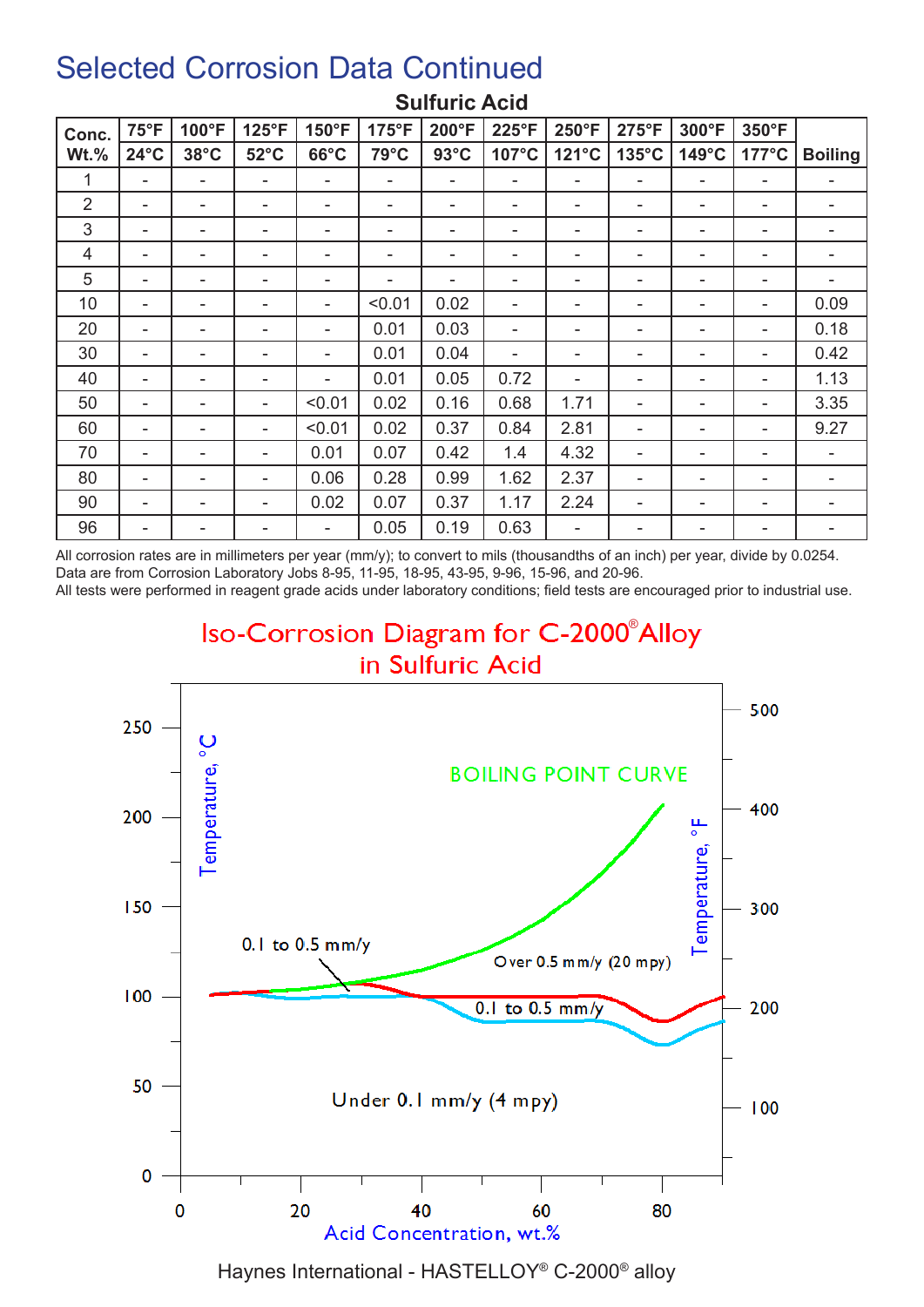### Selected Corrosion Data (Reagent Grade Solutions, mm/y)

|                                   | <b>Concentration</b> | 100°F                    | 125°F                    | 150°F                    | $175^{\circ}F$           | 200°F                    |                          |
|-----------------------------------|----------------------|--------------------------|--------------------------|--------------------------|--------------------------|--------------------------|--------------------------|
| <b>Chemical</b>                   | $wt. \%$             | $38^{\circ}$ C           | $52^{\circ}$ C           | $66^{\circ}$ C           | 79°C                     | $93^{\circ}$ C           | <b>Boiling</b>           |
| <b>Acetic Acid</b>                | 99                   |                          |                          |                          |                          | $\overline{a}$           | < 0.01                   |
| <b>Chromic Acid</b>               | 10                   | -                        | $\overline{\phantom{0}}$ | 0.1                      | $\overline{a}$           |                          |                          |
|                                   | 20                   | $\overline{a}$           | $\overline{a}$           | 0.61                     | $\sim$                   | $\overline{\phantom{a}}$ | $\sim$                   |
| <b>Formic Acid</b>                | 88                   | ۰                        | $\overline{\phantom{a}}$ | $\overline{\phantom{0}}$ | $\blacksquare$           | $\blacksquare$           | 0.01                     |
|                                   | 2.5                  | ۰                        | $\bar{ }$                | < 0.01                   | $\overline{\phantom{0}}$ | 0.01                     | 0.01                     |
|                                   | 5                    | ۰                        | $\overline{\phantom{0}}$ | < 0.01                   | ÷,                       | 0.01                     | 0.15                     |
|                                   | 7.5                  | ۰                        | ۰                        |                          | < 0.01                   | < 0.01                   | 0.58                     |
|                                   | 10                   |                          | -                        | < 0.01                   | < 0.01                   | 0.34                     | 1.71                     |
| <b>Hydrobromic</b><br><b>Acid</b> | 15                   | ۰                        | $\overline{\phantom{0}}$ |                          | 0.1                      | 0.94                     |                          |
|                                   | 20                   |                          |                          | < 0.01                   | 0.61                     | 0.86                     | $\overline{\phantom{0}}$ |
|                                   | 25                   | < 0.01                   | 0.15                     | 0.3                      | 0.53                     | 0.91                     | $\overline{\phantom{a}}$ |
|                                   | 30                   | 0.06                     | 0.2                      | 0.29                     | 0.48                     | 0.91                     | $\blacksquare$           |
|                                   | 40                   | 0.07                     | 0.13                     | 0.18                     | 0.32                     | 0.6                      | $\overline{\phantom{0}}$ |
|                                   | 1                    | $\overline{\phantom{0}}$ | -                        |                          |                          | L,                       | 0.01                     |
|                                   | $\overline{2}$       | -                        | $\blacksquare$           | < 0.01                   | < 0.01                   | < 0.01                   | 0.09                     |
|                                   | 2.5                  | $\overline{\phantom{0}}$ | $\overline{a}$           | $\overline{\phantom{0}}$ | < 0.01                   | 0.01                     | 0.34                     |
|                                   | 3                    | -                        | $\overline{\phantom{0}}$ | < 0.01                   | < 0.01                   | 0.02                     | 0.36                     |
|                                   | 3.5                  | ۰                        | $\overline{\phantom{a}}$ |                          | 0.01                     | 0.65                     | 1.61                     |
| <b>Hydrochloric</b>               | $\overline{4}$       | ۰                        | $\overline{\phantom{0}}$ | < 0.01                   | 0.01                     | 1.24                     | $\overline{\phantom{0}}$ |
| <b>Acid</b>                       | 4.5                  | ۰                        |                          | < 0.01                   | 0.01                     | 1.48                     | $\overline{\phantom{a}}$ |
|                                   | 5                    |                          | 0.01                     | < 0.01                   | < 0.01                   | 1.37                     | $\blacksquare$           |
|                                   | 7.5                  | < 0.01                   | < 0.01                   | 0.57                     | 1.12                     |                          | ۰                        |
|                                   | 10                   | < 0.01                   | 0.28                     | 0.65                     | 1.54                     | $\overline{\phantom{0}}$ | $\overline{\phantom{0}}$ |
|                                   | 15                   | 0.18                     | 0.38                     | 0.7                      | 1.69                     |                          |                          |
|                                   | 20                   | 0.16                     | 0.36                     | 0.69                     | 1.46                     | $\overline{\phantom{0}}$ |                          |
|                                   | 1                    | 0.01                     | 0.03                     | 0.08                     | 0.18                     |                          | -                        |
|                                   | 5                    | 0.02                     | 0.09                     | 0.33                     | 0.57                     | $\overline{\phantom{0}}$ | Ξ.                       |
| <b>Hydrofluoric</b><br>Acid*      | 10                   | 0.06                     | 0.22                     | 0.56                     | 0.99                     | 2.27                     | $\overline{\phantom{a}}$ |
|                                   | 20                   | 0.21                     | 0.48                     | 0.68                     | 0.67                     | 0.74                     | ۰                        |
|                                   | 30                   | 0.25                     | 0.62                     | 1.61                     | 1.34                     | 1.46                     |                          |
|                                   | 20                   |                          |                          |                          |                          | -                        | 0.02                     |
|                                   | 30                   |                          |                          |                          |                          |                          | 0.09                     |
|                                   | 40                   |                          |                          |                          | 0.02                     | 0.06                     | 0.24                     |
| <b>Nitric Acid</b>                | 50                   | ۰                        |                          | ۰                        | 0.05                     | 0.12                     | 0.51                     |
|                                   | 60                   |                          |                          |                          | 0.08                     | 0.19                     | 0.94                     |
|                                   | 65                   |                          |                          |                          |                          |                          | $\mathbf{1}$             |
|                                   | 70                   | -                        |                          | ۰                        | 0.1                      | 0.29                     | 1.66                     |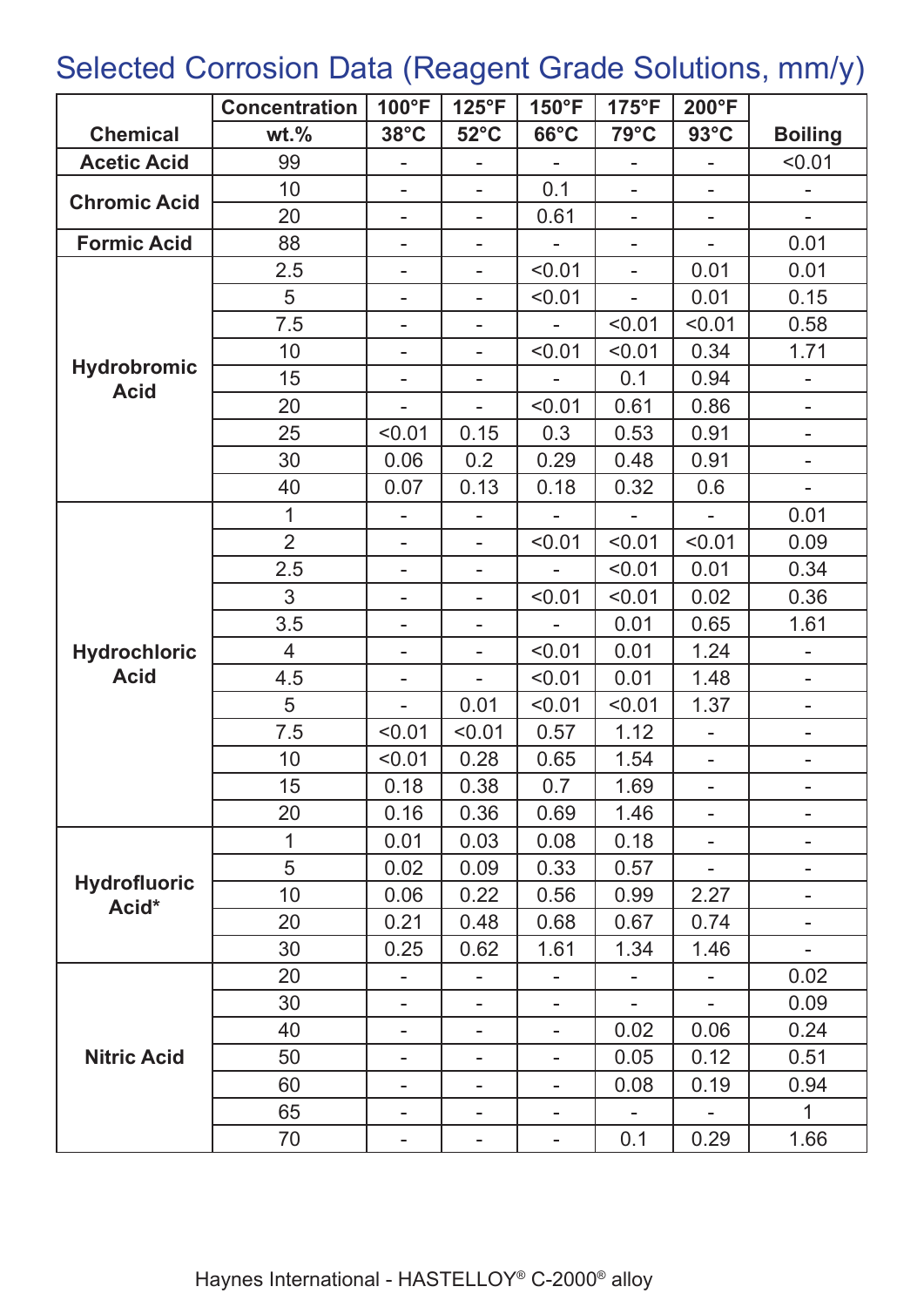#### Selected Corrosion Data (Reagent Grade Solutions, mm/y)

|                                  | <b>Concentration</b> | 100°F          | $125^{\circ}F$ | 150°F          | $175^{\circ}F$ | 200°F          |                          |
|----------------------------------|----------------------|----------------|----------------|----------------|----------------|----------------|--------------------------|
| <b>Chemical</b>                  | wt. $%$              | $38^{\circ}$ C | $52^{\circ}$ C | $66^{\circ}$ C | $79^{\circ}$ C | $93^{\circ}$ C | <b>Boiling</b>           |
|                                  | 50                   |                |                | -              | < 0.01         | 0.01           | 0.03                     |
|                                  | 60                   |                | ۰              | ۰.             | < 0.01         | 0.01           | 0.08                     |
| <b>Phosphoric</b><br><b>Acid</b> | 70                   |                | ۰              | ۰              | < 0.01         | 0.01           | 0.15                     |
|                                  | 75                   |                | ۰              | -              |                |                | 0.84                     |
|                                  | 80                   |                | ۰              | ۰              | < 0.01         | 0.01           |                          |
|                                  | 10                   |                | ۰              | -              | < 0.01         | 0.02           | 0.09                     |
|                                  | 20                   |                | $\blacksquare$ |                | 0.01           | 0.03           | 0.18                     |
|                                  | 30                   |                | ۰              |                | 0.01           | 0.04           | 0.42                     |
|                                  | 40                   |                | ۰.             |                | 0.01           | 0.05           | 1.13                     |
|                                  | 50                   |                | $\blacksquare$ | < 0.01         | 0.02           | 0.16           |                          |
| <b>Sulfuric Acid</b>             | 60                   |                |                | < 0.01         | 0.02           | 0.37           |                          |
|                                  | 70                   |                |                | 0.01           | 0.07           | 0.42           |                          |
|                                  | 80                   |                | $\blacksquare$ | 0.06           | 0.28           | 0.99           | $\overline{\phantom{a}}$ |
|                                  | 90                   |                | ۰              | 0.02           | 0.07           | 0.37           | $\overline{\phantom{a}}$ |
|                                  | 96                   |                | ۰              | -              | 0.05           | 0.19           | $\overline{\phantom{a}}$ |

\*Hydrofluoric acid can also induce internal attack of nickel alloys; these values represent only external attack.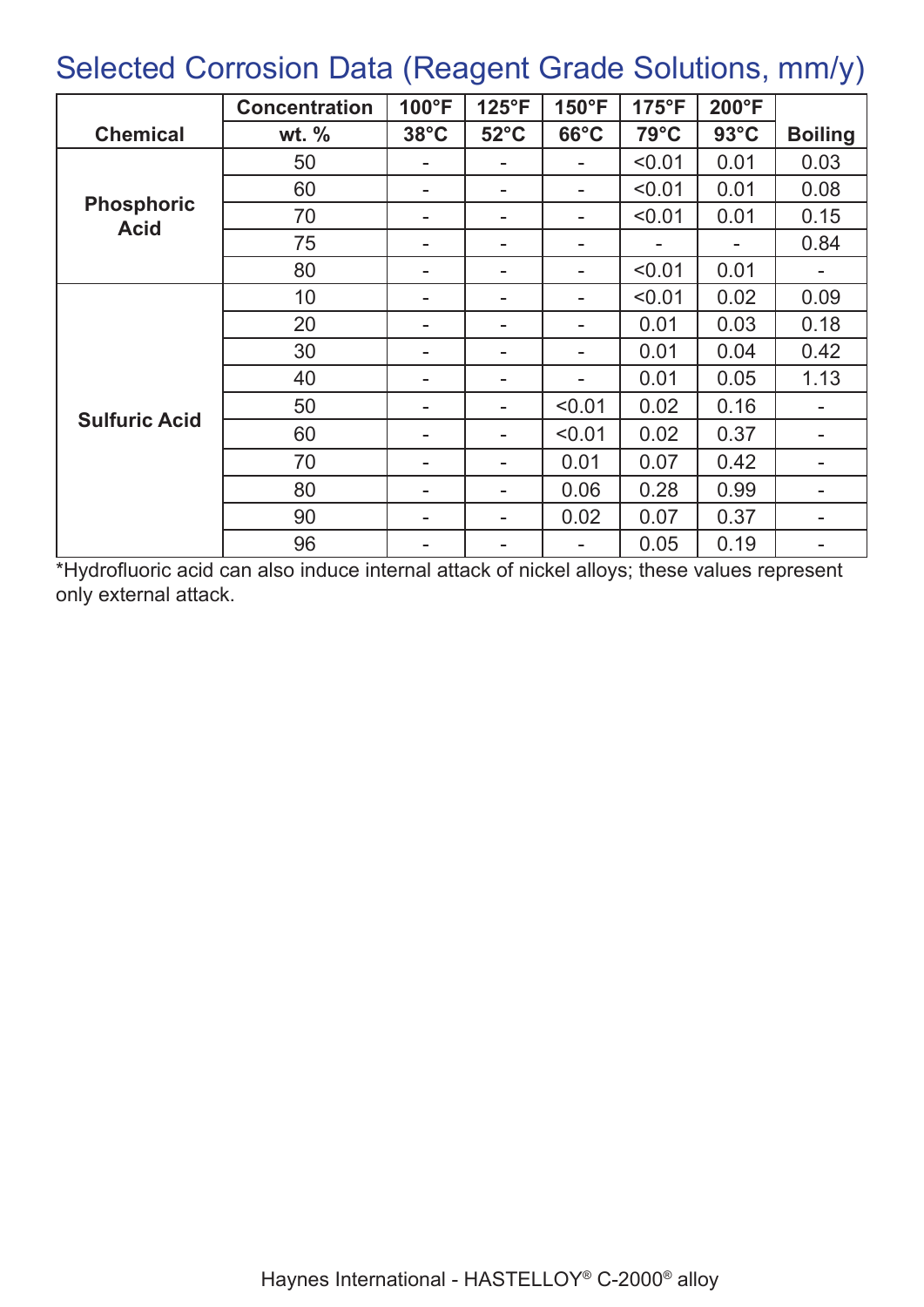#### Resistance to Pitting and Crevice Corrosion

HASTELLOY<sup>®</sup> C-2000<sup>®</sup> alloy exhibits high resistance to chloride-induced pitting and crevice attack, forms of corrosion to which the austenitic stainless steels are particularly prone. To assess the resistance of alloys to pitting and crevice attack, it is customary to measure their Critical Pitting Temperatures and Critical Crevice Temperatures in acidified 6 wt.% ferric chloride, in accordance with the procedures defined in ASTM Standard G 48. These values represent the lowest temperatures at which pitting and crevice attack are encountered in this solution, within 72 hours. For comparison, the values for 316L, 254SMO, 625, C-276, and C-2000® alloys are as follows. Note that C-2000® alloy exhibits higher resistance to crevice attack than even C-276 alloy.

|                       | in Acidified 6% FeCl, | <b>Critical Pitting Temperature</b> | <b>Critical Crevice Temperature</b><br>in Acidified 6% FeCl, |              |  |
|-----------------------|-----------------------|-------------------------------------|--------------------------------------------------------------|--------------|--|
| <b>Alloy</b>          | °F                    | $\rm ^{\circ}C$                     | °F                                                           | $^{\circ}$ C |  |
| 316L                  | 59                    | 15                                  | 32                                                           |              |  |
| <b>254SMO</b>         | 140                   | 60                                  | 86                                                           | 30           |  |
| 625                   | 212                   | 100                                 | 104                                                          | 40           |  |
| $C-276$               | >302                  | >150                                | 131                                                          | 55           |  |
| $C-2000$ <sup>®</sup> | 293                   | 145                                 | 176                                                          |              |  |

Other chloride-bearing environments, notably Green Death (11.5%  $\rm H_2SO_4$  + 1.2% HCl + 1% FeCl<sub>3</sub> + 1% CuCl<sub>2</sub>) and Yellow Death (4% NaCl + 0.1% Fe<sub>2</sub>(SO<sub>4</sub>)<sub>3</sub> + 0.021M HCl), have been used to compare the resistance of various alloys to pitting and crevice attack (using tests of 24 hours duration). In Green Death, the lowest temperature at which pitting has been observed in C-2000 alloy is 100°C. In Yellow Death, C-2000 alloy has not exhibited pitting, even at the maximum test temperature (150°C).The Critical Crevice Temperature of C-2000 alloy in Yellow Death is 95°C.

#### Resistance to Stress Corrosion Cracking

One of the chief attributes of the nickel alloys is their resistance to chloride-induced stress corrosion cracking. A common solution for assessing the resistance of materials to this extremely destructive form of attack is boiling 45% magnesium chloride (ASTM Standard G 36), typically with stressed U-bend samples. As is evident from the following results, the three nickel alloys, C-276, C-2000® and 625, are much more resistant to this form of attack than the comparative, austenitic stainless steels. The tests were stopped after 1,008 hours (six weeks).

| <b>Alloy</b>          | <b>Time to Cracking</b> |
|-----------------------|-------------------------|
| 316L                  | 2 <sub>h</sub>          |
| <b>254SMO</b>         | 24h                     |
| 625                   | No Cracking in 1,008 h  |
| $C-276$               | No Cracking in 1,008 h  |
| $C-2000$ <sup>®</sup> | No Cracking in 1,008 h  |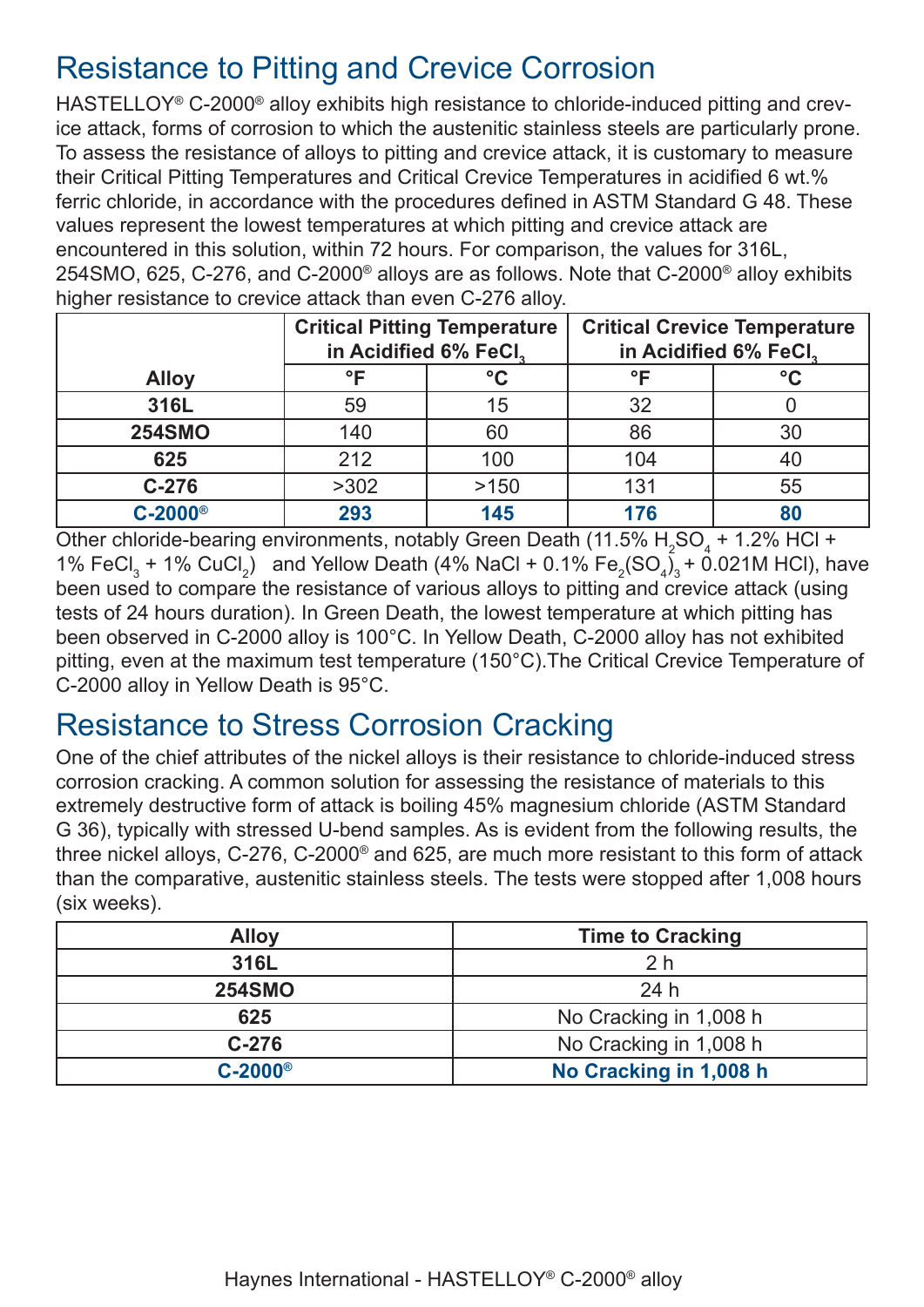#### Resistance to Seawater Crevice Corrosion

Seawater is probably the most common aqueous salt solution. Not only is it encountered in marine transportation and offshore oil rigs, but it is also used as a coolant in coastal facilities. Listed are data generated as part of a U.S. Navy study at the LaQue Laboratories in Wrightsville Beach, North Carolina (and published by D.M. Aylor et al, Paper No. 329, CORROSION 99, NACE International, 1999). Crevice tests were performed in both still (quiescent) and flowing seawater, at 29°C, plus or minus 3°C. Two samples (A & B) of each alloy were tested in still water for 180 days, and likewise in flowing water. Each sample contained two possible crevice sites. The results indicate that C-2000® alloy is very resistant to crevice corrosion in seawater.

|                |                     | Quiescent            | <b>Flowing</b>      |                           |  |
|----------------|---------------------|----------------------|---------------------|---------------------------|--|
|                | <b>No. of Sites</b> | <b>Maximum Depth</b> | <b>No. of Sites</b> | <b>Maximum Depth</b>      |  |
| <b>Alloy</b>   | <b>Attacked</b>     | of Attack, mm        | <b>Attacked</b>     | of Attack, mm             |  |
| 316L           | A:2, B:2            | A:1.33, B:2.27       | A:2, B:2            | A:0.48, B:0.15            |  |
| <b>254SMO</b>  | A:2, B:2            | A:0.76, B:1.73       | A:2, B:2            | A:0.01, B:<0.01           |  |
| 625            | A:1, B:2            | A:0.18, B:0.04       | A:2, B:2            | A: < $0.01$ , B: < $0.01$ |  |
| $C-276$        | A:1, B:1            | A:0.10, B:0.13       | A:0, B:0            | A:0, B:0                  |  |
| $C-2000^\circ$ | A:0, B:0            | A:0, B:0             | A:0, B:0            | A:0, B:0                  |  |

Corrosion Resistance of Welds

To assess the resistance of welds to corrosion, Haynes International has chosen to test all-weld-metal samples, taken from the quadrants of cruciform assemblies, created using multiple gas metal arc (MIG) weld passes. Predictably, the inhomogeneous nature of weld microstructures leads generally to higher corrosion rates (than with homogeneous, wrought products). Nevertheless, HASTELLOY® C-2000® alloy exhibits excellent resistance to the key, inorganic acids, even in welded form, as shown in the following table:

|                                | <b>Concentration</b> | <b>Temperature</b> |                 | <b>Corrosion Rate</b> |                   |       |                           |  |
|--------------------------------|----------------------|--------------------|-----------------|-----------------------|-------------------|-------|---------------------------|--|
|                                |                      |                    |                 |                       | <b>Weld Metal</b> |       | <b>Wrought Base Metal</b> |  |
| <b>Chemical</b>                | $wt.$ %              | $\mathsf{P}$       | $\rm ^{\circ}C$ | mpy                   | mm/y              | mpy   | mm/y                      |  |
| H <sub>2</sub> SO <sub>4</sub> | 30                   | 150                | 66              | 0.2                   | 0.01              | < 0.1 | < 0.01                    |  |
| H <sub>2</sub> SO <sub>4</sub> | 50                   | 150                | 66              | 0.3                   | 0.01              | < 0.1 | < 0.01                    |  |
| H <sub>2</sub> SO <sub>4</sub> | 70                   | 150                | 66              | 2.4                   | 0.06              | 0.2   | 0.01                      |  |
| H <sub>2</sub> SO <sub>4</sub> | 90                   | 150                | 66              | 2.9                   | 0.07              | 0.6   | 0.02                      |  |
| <b>HCI</b>                     | 5                    | 100                | 38              | 0.1                   | < 0.01            | 0.1   | < 0.01                    |  |
| <b>HCI</b>                     | 10                   | 100                | 38              | 2.1                   | 0.05              | < 0.1 | < 0.01                    |  |
| <b>HCI</b>                     | 15                   | 100                | 38              | 2.4                   | 0.06              | 7     | 0.18                      |  |
| <b>HCI</b>                     | 20                   | 100                | 38              | 8                     | 0.2               | 6.3   | 0.16                      |  |
| HNO <sub>2</sub>               | 30                   | <b>Boiling</b>     |                 | 3.8                   | 0.1               | 3.5   | 0.09                      |  |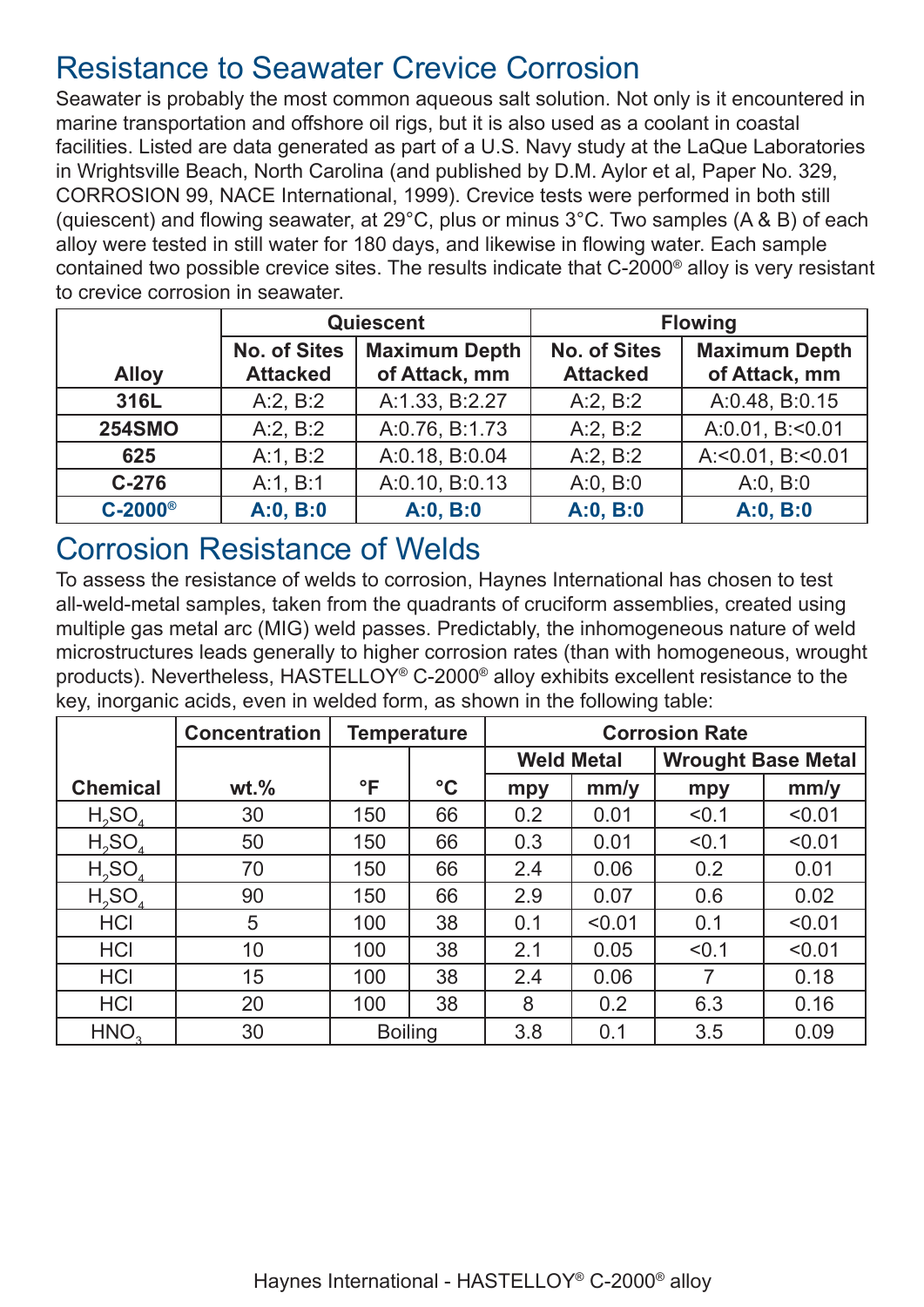## Physical Properties

| <b>Physical Property</b>                | <b>British Units</b> |                                  | <b>Metric Units</b> |                            |  |
|-----------------------------------------|----------------------|----------------------------------|---------------------|----------------------------|--|
| <b>Density</b>                          | <b>RT</b>            | $0.307$ lb/in <sup>3</sup>       | <b>RT</b>           | 8.50 $g/cm^{3}$            |  |
|                                         | <b>RT</b>            | 50.6 µohm.in                     | <b>RT</b>           | $1.28$ µohm.m              |  |
|                                         | 200°F                | 50.8 µohm.in                     | 100°C               | $1.29$ µohm.m              |  |
| <b>Electrical</b>                       | 400°F                | 51.2 µohm.in                     | $200^{\circ}$ C     | $1.30$ µohm.m              |  |
| <b>Resistivity</b>                      | 600°F                | 51.6 µohm.in                     | 300°C               | $1.31$ µohm.m              |  |
|                                         | 800°F                | 52.2 µohm.in                     | 400°C               | $1.32$ µohm.m              |  |
|                                         | 1000°F               | 52.9 µohm.in                     | 500°C               | $1.34$ µohm.m              |  |
|                                         | 1200°F               | 53.0 µohm.in                     | 600°C               | $1.35$ µohm.m              |  |
|                                         | <b>RT</b>            | 63 Btu.in/h.ft <sup>2</sup> .°F  | <b>RT</b>           | 9.1 W/m.°C                 |  |
|                                         | 200°F                | 74 Btu.in/h.ft <sup>2</sup> .°F  | 100°C               | 10.8 W/m.°C                |  |
|                                         | 400°F                | 88 Btu.in/h.ft <sup>2</sup> .°F  | $200^{\circ}$ C     | 12.6 W/m.°C                |  |
| <b>Thermal</b><br><b>Conductivity</b>   | 600°F                | 99 Btu.in/h.ft <sup>2</sup> .°F  | 300°C               | 14.1 W/m.°C                |  |
|                                         | 800°F                | 114 Btu.in/h.ft <sup>2</sup> .°F | 400°C               | 16.1 W/m.°C                |  |
|                                         | 1000°F               | 133 Btu.in/h.ft <sup>2</sup> .°F | 500°C               | 18.0 W/m.°C                |  |
|                                         | 1200°F               | 162 Btu.in/h.ft <sup>2</sup> .°F | 600°C               | 21.6 W/m.°C                |  |
|                                         | 77-200°F             | 6.9 µin/in.°F                    | 25-100°C            | 12.4 µm/m.°C               |  |
|                                         | 77-400°F             | 6.9 µin/in.°F                    | 25-200°C            | 12.4 µm/m.°C               |  |
| <b>Mean Coefficient of</b>              | 77-600°F             | 7.0 µin/in.°F                    | 25-300°C            | 12.6 µm/m.°C               |  |
| <b>Thermal Expansion</b>                | 77-800°F             | 7.2 µin/in.°F                    | 25-400°C            | 12.9 µm/m.°C               |  |
|                                         | 77-1000°F            | 7.4 µin/in.°F                    | 25-500°C            | 13.2 µm/m.°C               |  |
|                                         | 77-1200°F            | $7.6 \mu$ in/in. $\degree$ F     | 25-600°C            | 13.3 µm/m.°C               |  |
|                                         | <b>RT</b>            | $0.10$ ft <sup>2</sup> /h        | <b>RT</b>           | $0.025$ cm <sup>2</sup> /s |  |
|                                         | $200^{\circ}$ F      | $0.11$ ft <sup>2</sup> /h        | 100°C               | $0.029$ cm <sup>2</sup> /s |  |
|                                         | 400°F                | $0.13$ ft <sup>2</sup> /h        | $200^{\circ}$ C     | $0.033$ cm <sup>2</sup> /s |  |
| <b>Thermal Diffusivity</b>              | 600°F                | $0.14$ ft <sup>2</sup> /h        | 300°C               | $0.036$ cm <sup>2</sup> /s |  |
|                                         | 800°F                | $0.16$ ft <sup>2</sup> /h        | $400^{\circ}$ C     | $0.040$ cm <sup>2</sup> /s |  |
|                                         | 1000°F               | $0.17$ ft <sup>2</sup> /h        | 500°C               | $0.043$ cm <sup>2</sup> /s |  |
|                                         | 1200°F               | $0.19$ ft <sup>2</sup> /h        | 600°C               | $0.047$ cm <sup>2</sup> /s |  |
|                                         | <b>RT</b>            | 0.102 Btu/lb.°F                  | <b>RT</b>           | 428 J/kg.°C                |  |
|                                         | 200°F                | 0.104 Btu/lb.°F                  | 100°C               | 434 J/kg.°C                |  |
| <b>Specific Heat</b>                    | $400^{\circ}$ F      | 0.106 Btu/lb.°F                  | $200^{\circ}$ C     | 443 J/kg.°C                |  |
|                                         | 600°F                | 0.109 Btu/lb.°F                  | 300°C               | 455 J/kg.°C                |  |
|                                         | 800°F                | $0.113$ Btu/lb. $\degree$ F      | 400°C               | 468 J/kg.°C                |  |
|                                         | 1000°F               | 0.121 Btu/lb.°F                  | 500°C               | 486 J/kg. °C               |  |
|                                         | <b>RT</b>            | $30.0 \times 10^6$ psi           | <b>RT</b>           | 207 GPa                    |  |
|                                         | 600°F                | $27.5 \times 10^6$ psi           | $300^{\circ}$ C     | 191 GPa                    |  |
| <b>Dynamic Modulus</b><br>of Elasticity | 800°F                | $25.6 \times 10^6$ psi           | 400°C               | 180 GPa                    |  |
|                                         | 1000°F               | 24.8 x 10 <sup>6</sup> psi       | 500°C               | 173 GPa                    |  |
|                                         | 1200°F               | $23.5 \times 10^6$ psi           | 600°C               | 166 GPa                    |  |
| <b>Melting Range</b>                    | 2422-2476°F          |                                  | 1328-1358°C         |                            |  |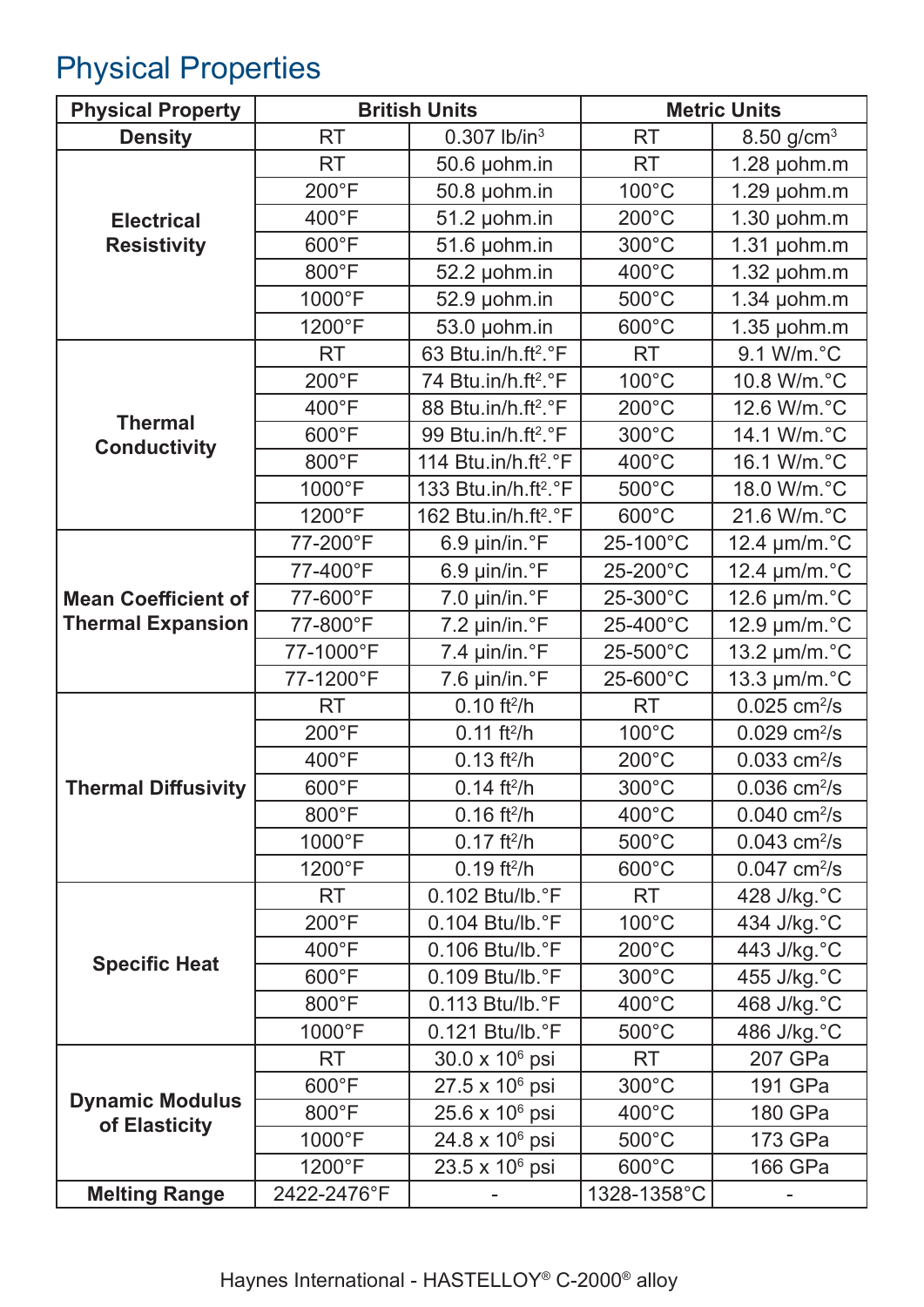### Impact Strength

| <b>Plate Thickness</b> |      | <b>Test Temperature</b> |                 | <b>Impact Strength*</b> |     | <b>Number of Tests</b> |
|------------------------|------|-------------------------|-----------------|-------------------------|-----|------------------------|
| in                     | mm   | $^{\circ}$ F            | $\rm ^{\circ}C$ | ft.Ibf                  |     |                        |
| 0.5                    | 12.7 | <b>RT</b>               | <b>RT</b>       | 333                     | 451 |                        |
| 0.5                    | 12.7 | $-320$                  | $-196$          | 407                     | 552 |                        |
| 1.75                   | 44.5 | <b>RT</b>               | <b>RT</b>       | 343                     | 465 |                        |
| 1.75                   | 44.5 | $-320$                  | $-196$          | 412                     | 559 |                        |

\*Charpy V-Notch Samples

RT= Room Temperature

### Tensile Strength & Elongation

|              | Thickness/<br><b>Bar Diameter</b> |      | <b>Test</b><br><b>Temperature</b> |                 | 0.2% Offset<br><b>Yield Strength</b> |            | <b>Ultimate Tensile</b><br><b>Strength</b> |            | <b>Elongation</b> |
|--------------|-----------------------------------|------|-----------------------------------|-----------------|--------------------------------------|------------|--------------------------------------------|------------|-------------------|
|              |                                   |      |                                   |                 |                                      |            |                                            |            |                   |
| Form         | in                                | mm   | $\overline{\ }$                   | $\rm ^{\circ}C$ | ksi                                  | <b>MPa</b> | ksi                                        | <b>MPa</b> | $\frac{0}{0}$     |
| <b>Sheet</b> | 0.063                             | 1.6  | <b>RT</b>                         | <b>RT</b>       | 52                                   | 359        | 109                                        | 752        | 64                |
| <b>Sheet</b> | 0.063                             | 1.6  | 200                               | 93              | 46                                   | 317        | 107                                        | 738        | 66                |
| Sheet        | 0.063                             | 1.6  | 400                               | 204             | 38                                   | 262        | 96                                         | 662        | 65                |
| <b>Sheet</b> | 0.063                             | 1.6  | 600                               | 316             | 34                                   | 234        | 92                                         | 634        | 68                |
| Sheet        | 0.063                             | 1.6  | 800                               | 427             | 31                                   | 214        | 89                                         | 614        | 76                |
| <b>Sheet</b> | 0.063                             | 1.6  | 1000                              | 538             | 30                                   | 207        | 82                                         | 565        | 75                |
| Sheet        | 0.063                             | 1.6  | 1200                              | 649             | 30                                   | 207        | 77                                         | 531        | 62                |
| Plate        | 0.5                               | 12.7 | <b>RT</b>                         | <b>RT</b>       | 50                                   | 345        | 110                                        | 758        | 68                |
| Plate        | 0.5                               | 12.7 | 200                               | 93              | 46                                   | 317        | 105                                        | 724        | 68                |
| Plate        | 0.5                               | 12.7 | 400                               | 204             | 35                                   | 241        | 97                                         | 669        | 72                |
| Plate        | 0.5                               | 12.7 | 600                               | 316             | 31                                   | 214        | 92                                         | 634        | 70                |
| Plate        | 0.5                               | 12.7 | 800                               | 427             | 28                                   | 193        | 88                                         | 607        | 72                |
| Plate        | 0.5                               | 12.7 | 1000                              | 538             | 28                                   | 193        | 83                                         | 572        | 69                |
| Plate        | 0.5                               | 12.7 | 1200                              | 649             | 28                                   | 193        | 76                                         | 524        | 78                |
| <b>Bar</b>   | 1                                 | 25.4 | <b>RT</b>                         | <b>RT</b>       | 52                                   | 359        | 110                                        | 758        | 67                |
| Bar          | 1                                 | 25.4 | 200                               | 93              | 44                                   | 303        | 103                                        | 710        | 68                |
| Bar          | 1                                 | 25.4 | 400                               | 204             | 38                                   | 262        | 92                                         | 634        | 70                |
| Bar          | 1                                 | 25.4 | 600                               | 316             | 33                                   | 228        | 90                                         | 621        | 70                |
| Bar          | $\mathbf 1$                       | 25.4 | 800                               | 427             | 30                                   | 207        | 87                                         | 600        | 71                |
| <b>Bar</b>   | $\mathbf 1$                       | 25.4 | 1000                              | 538             | 27                                   | 186        | 82                                         | 565        | 72                |
| Bar          | 1                                 | 25.4 | 1200                              | 649             | 26                                   | 179        | 77                                         | 531        | 77                |

RT= Room Temperature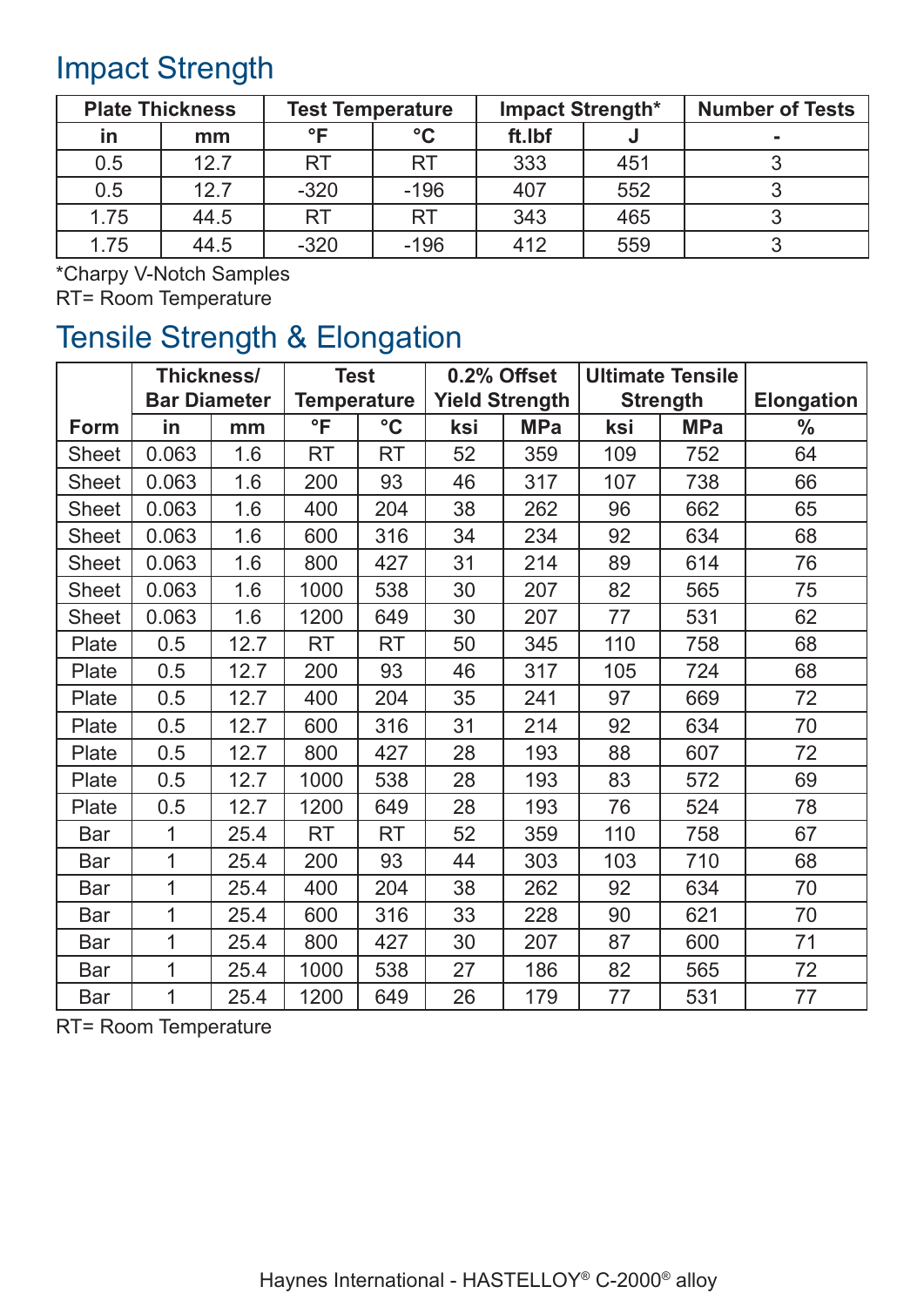### **Hardness**

| <b>Form</b>  | Hardness, HRBW | Typical ASTM Grain Size |
|--------------|----------------|-------------------------|
| <b>Sheet</b> |                | $3 - 5$                 |
| Plate        | 88             |                         |
| Bar          |                | በ - 4                   |

All samples tested in solution-annealed condition. HRBW = Hardness Rockwell "B", Tungsten Indentor.

### Welding & Fabrication

HASTELLOY**®** C-2000**®** alloy is very amenable to the Gas Metal Arc (GMA/MIG), Gas Tungsten Arc (GTA/TIG), and Shielded Metal Arc (SMA/Stick) welding processes. Matching filler metals (i.e. solid wires and coated electrodes) are available for these processes, and welding guidelines are given in the "Welding and Fabtication" brochure.

Wrought products of HASTELLOY**®** C-2000**®** alloy are supplied in the Mill Annealed (MA) condition, unless otherwise specified. This solution annealing procedure has been designed to optimize the alloy's corrosion resistance and ductility. Following all hot forming operations, the material should be re-annealed, to restore optimum properties. The alloy should also be re-annealed after any cold forming operations that result in an outer fiber elongation of 7% or more. The annealing temperature for HASTELLOY**®** C-2000**®** alloy is 1149°C (2100°F), and water quenching is advised (rapid air cooling is feasible with structures thinner than 10 mm (0.375 in). A hold time at the annealing temperature of 10 to 30 minutes is recommended, depending on the thickness of the structure (thicker structures need the full 30 minutes). More details concerning the heat treatment of HASTELLOY**®** C-2000**®** alloy are given in the "Welding and Fabrication" brochure.

HASTELLOY**®** C-2000**®** alloy can be hot forged, hot rolled, hot upset, hot extruded, and hot formed. However, it is more sensitive to strain and strain rates than the austenitic stainless steels, and the hot working temperature range is quite narrow. For example, the recommended start temperature for hot forging is 1232°C (2250°F) and the recommended finish temperature is 954°C (1750°F). Moderate reductions and frequent re-heating provide the best results, as described in the "Welding and Fabrication" brochure. This reference also provides guidelines for cold forming, spinning, drop hammering, punching, and shearing. The alloy is stiffer than most austenitic stainless steels, and more energy is required during cold forming. Also, HASTELLOY**®** C-2000**®** alloy work hardens more readily than most austenitic stainless steels, and may require several stages of cold work, with intermediate anneals.

While cold work does not usually affect the resistance of HASTELLOY**®** C-2000**®** alloy to general corrosion, and to chloride-induced pitting and crevice attack, it can affect resistance to stress corrosion cracking. For optimum corrosion performance, therefore, the re-annealing of cold worked parts (following an outer fiber elongation of 7% or more) is important.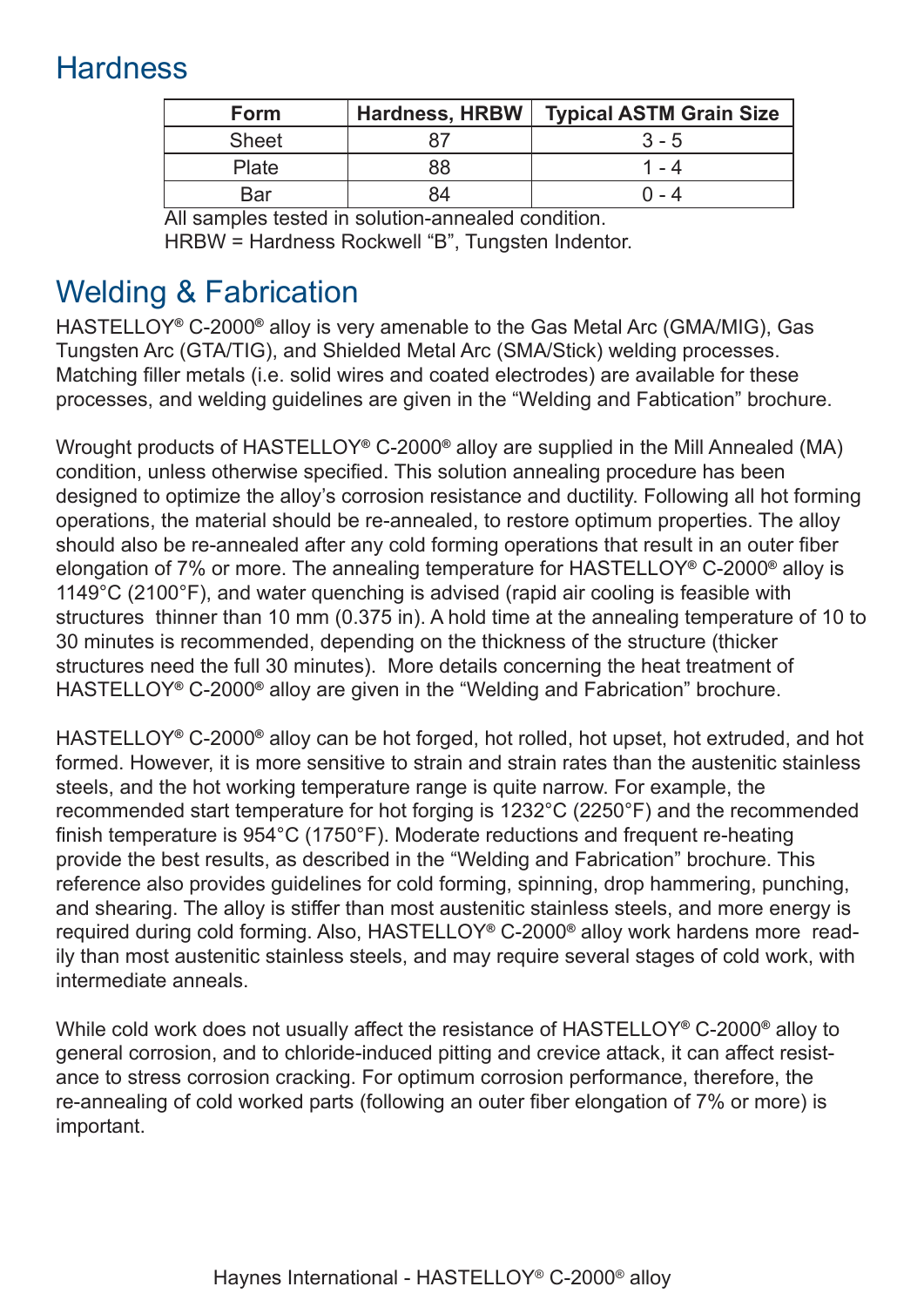# **Specifications**

| <b>Specifications</b>                            |                                |  |  |  |  |
|--------------------------------------------------|--------------------------------|--|--|--|--|
| HASTELLOY <sup>®</sup> C-2000 <sup>®</sup> alloy |                                |  |  |  |  |
| (N06200, W86200)                                 |                                |  |  |  |  |
|                                                  | SB 575/B 575                   |  |  |  |  |
| <b>Sheet, Plate &amp; Strip</b>                  | $P = 43$                       |  |  |  |  |
|                                                  | SB 574/B 574                   |  |  |  |  |
| <b>Billet, Rod &amp; Bar</b>                     | B 472                          |  |  |  |  |
|                                                  | $P = 43$                       |  |  |  |  |
|                                                  | SFA 5.11/ A 5.11 (ENiCrMo-17)  |  |  |  |  |
| <b>Coated Electrodes</b>                         | <b>DIN 2.4699</b>              |  |  |  |  |
|                                                  | (EL-NiCr23Mo16Cu)              |  |  |  |  |
|                                                  | $F = 43$                       |  |  |  |  |
|                                                  | SFA 5.14/ A 5.14 (ERNICrMo-17) |  |  |  |  |
| <b>Bare Welding Rods &amp;</b>                   | <b>DIN 2.4698</b>              |  |  |  |  |
| <b>Wire</b>                                      | (SG-NiCr23Mo16Cu)              |  |  |  |  |
|                                                  | $F = 43$                       |  |  |  |  |
|                                                  | SB 622/B 622                   |  |  |  |  |
| <b>Seamless Pipe &amp; Tube</b>                  | $P = 43$                       |  |  |  |  |
|                                                  | SB 619/B 619                   |  |  |  |  |
| <b>Welded Pipe &amp; Tube</b>                    | SB 626/B 626                   |  |  |  |  |
|                                                  | $P = 43$                       |  |  |  |  |
|                                                  | SB 366/B 366                   |  |  |  |  |
| <b>Fittings</b>                                  | SB 462/B 462                   |  |  |  |  |
|                                                  | $P = 43$                       |  |  |  |  |
|                                                  | SB 564/B 564                   |  |  |  |  |
| <b>Forgings</b>                                  | SB 462/B 462                   |  |  |  |  |
|                                                  | $P = 43$                       |  |  |  |  |
| DIN                                              | 17744 No. 2.4675 NiCr23Mo16Cu  |  |  |  |  |
|                                                  | Werkstoffblatt 539             |  |  |  |  |
| <b>TÜV</b>                                       | Kennblatt 9679                 |  |  |  |  |
|                                                  | Kennblatt 9678                 |  |  |  |  |
|                                                  | Kennblatt 9677                 |  |  |  |  |
| <b>Others</b>                                    | <b>NACE MR0175</b>             |  |  |  |  |
|                                                  | <b>ISO 15156</b>               |  |  |  |  |